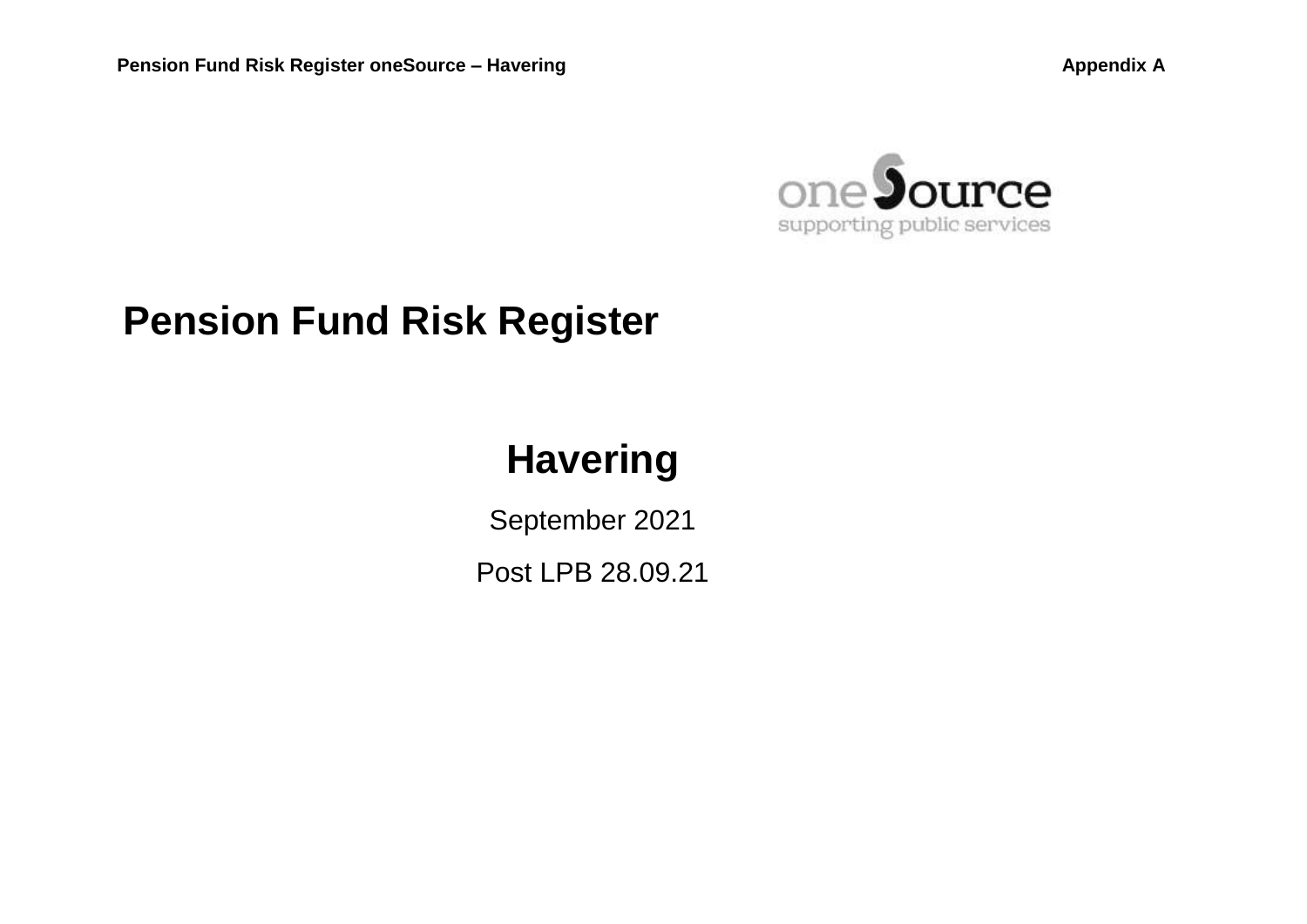### **Generic Pension Fund Risk Register**

 The pension fund uses a 4 x 6 matrix to plot risk likelihood and impact and has set its risk appetite. The Risk Likelihood/Impact score shows in the column "Risk Likelihood/Impact Prior to controls" and the column "Risk Likelihood/Impact Post Controls". The green shaded area on the matrix shows the risks where there is good control and the Council is comfortable with the risk. Risks in the amber and red zones are those over which closer control is needed.



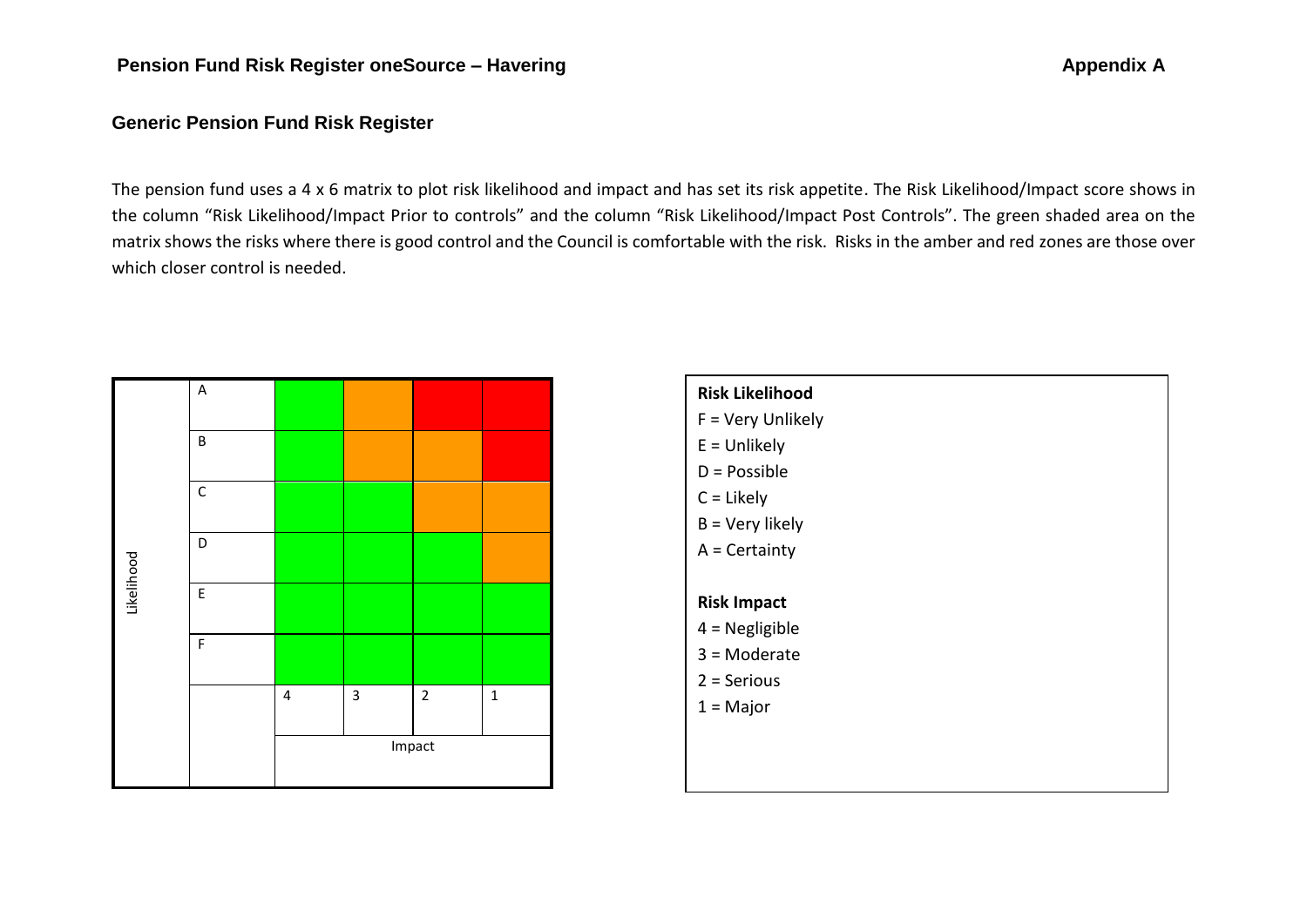| <b>Risk</b><br>No. | <b>Risk Owner</b> | <b>Details of Risk</b>                                                     | <b>Consequences</b><br>(Effect) of not<br>addressing the<br>risk | <b>Risk</b><br>Likelihood/<br>Impact<br>prior to<br><b>Controls</b> | <b>Controls/Mitigations</b>                                                               | <b>Risk</b><br>Likelihood/<br>Impact<br>post<br><b>Controls</b> | Actions/<br><b>Recommendations</b>                                          | <b>Review of Actions</b><br>taken to date and<br>further actions<br>identified               |
|--------------------|-------------------|----------------------------------------------------------------------------|------------------------------------------------------------------|---------------------------------------------------------------------|-------------------------------------------------------------------------------------------|-----------------------------------------------------------------|-----------------------------------------------------------------------------|----------------------------------------------------------------------------------------------|
|                    | <b>RISK TITLE</b> |                                                                            |                                                                  |                                                                     |                                                                                           |                                                                 |                                                                             |                                                                                              |
|                    |                   | No 1. Risk of Inaccurate three yearly actuarial valuation                  |                                                                  |                                                                     |                                                                                           |                                                                 |                                                                             |                                                                                              |
|                    |                   | Upper Level: S151 Officer/Director of Exchequer and Transactional Services |                                                                  |                                                                     |                                                                                           |                                                                 |                                                                             |                                                                                              |
| 1.1                | Lower<br>Levels:  | Inappropriate<br>assumptions used                                          | Inappropriate<br>investment risk                                 | B/2                                                                 | Assumptions for valuation are in<br>compliance with regulation.                           | E/3                                                             |                                                                             |                                                                                              |
|                    | PFM               | by actuary in<br>calculations for                                          | may be adopted<br>and deficit not                                |                                                                     | Actuarial assumptions are open to<br>challenge by officers                                |                                                                 |                                                                             |                                                                                              |
|                    |                   | valuation.                                                                 | reduced.                                                         |                                                                     | Valuation results are checked for<br>consistency across LGPS funds via GAD<br>S13 report. |                                                                 |                                                                             |                                                                                              |
|                    |                   |                                                                            |                                                                  |                                                                     | <b>Local Government</b><br>benchmarking/comparisons of<br>assumptions.                    |                                                                 |                                                                             |                                                                                              |
|                    |                   |                                                                            | <b>Potential for</b><br><b>Council Tax</b>                       |                                                                     | Valuation completed by a qualified<br>professional actuary.                               |                                                                 |                                                                             |                                                                                              |
|                    |                   |                                                                            | increases to plug<br>funding gap.                                |                                                                     | Robust, open procurement process in<br>place for appointment of actuary.                  |                                                                 |                                                                             | <b>Next Actuary</b><br>procurement due<br>2023 or if current<br>contract extended in<br>2025 |
|                    |                   |                                                                            |                                                                  |                                                                     | Annual review of actuary performance<br>undertaken by Pensions Committee.                 |                                                                 | Service Review<br>submitted to<br>Pensions<br>Committee 09<br>November 2021 |                                                                                              |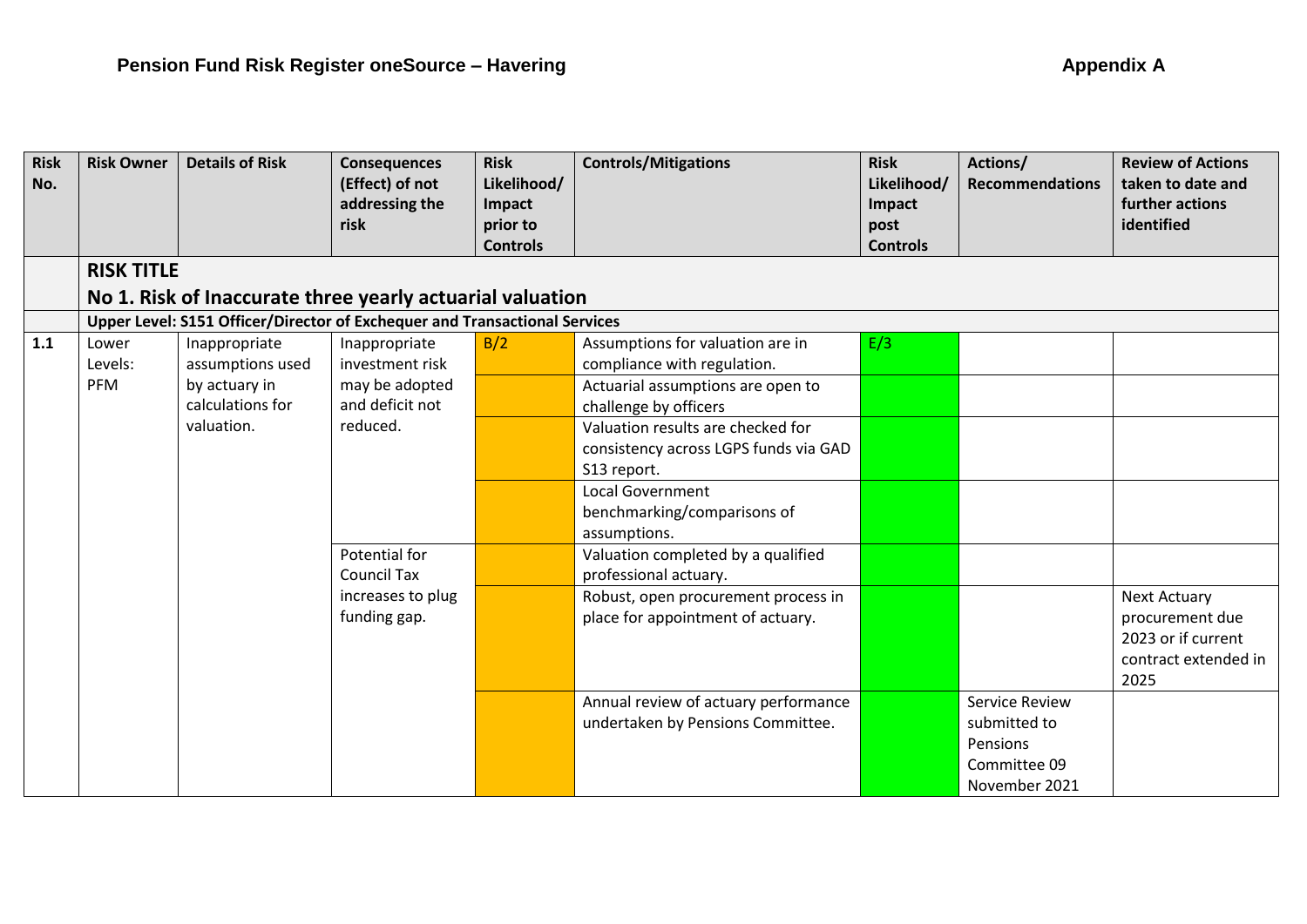| <b>Risk</b><br>No. | <b>Risk Owner</b>               | <b>Details of Risk</b>                                                                | <b>Consequences</b><br>(Effect) of not<br>addressing the                                                                                                             | <b>Risk</b><br>Likelihood/<br>Impact | <b>Controls/Mitigations</b>                                                                                                                                                                                                                                                                                                                                                                                                                 | <b>Risk</b><br>Likelihood/<br>Impact | Actions/<br><b>Recommendations</b> | <b>Review of Actions</b><br>taken to date and<br>further actions |
|--------------------|---------------------------------|---------------------------------------------------------------------------------------|----------------------------------------------------------------------------------------------------------------------------------------------------------------------|--------------------------------------|---------------------------------------------------------------------------------------------------------------------------------------------------------------------------------------------------------------------------------------------------------------------------------------------------------------------------------------------------------------------------------------------------------------------------------------------|--------------------------------------|------------------------------------|------------------------------------------------------------------|
|                    |                                 |                                                                                       | risk                                                                                                                                                                 | prior to<br><b>Controls</b>          |                                                                                                                                                                                                                                                                                                                                                                                                                                             | post<br><b>Controls</b>              |                                    | identified                                                       |
| $1.2$              | PFM/CMO                         | Poor quality data<br>provided /personal<br>data not<br>maintained<br>(gaps/incorrect) | Poor quality or<br>Incomplete data<br>could result in an<br>Increase to<br>employer<br>contributions/<br>inappropriate<br>contribution<br>percentages<br>calculated. | B/2                                  | Data cleansing/Controls in place to<br>ensure accuracy and completeness of<br>data.<br>Annual Data Improvement plan<br>implemented with agreement from<br>LPPA and regular checking of the<br>Pensions Regulator data scores to<br>identify areas to be fed into the plan<br>Pensions Administration Strategy<br>implemented with effect from<br>01/10/21 to clarify employer<br>responsibilities regarding data<br>accuracy and timeliness | E/3                                  |                                    |                                                                  |
|                    | <b>RISK TITLE</b>               |                                                                                       |                                                                                                                                                                      |                                      |                                                                                                                                                                                                                                                                                                                                                                                                                                             |                                      |                                    |                                                                  |
|                    |                                 | No 2. Risk of Incorrect / Inappropriate Investment Strategy                           |                                                                                                                                                                      |                                      |                                                                                                                                                                                                                                                                                                                                                                                                                                             |                                      |                                    |                                                                  |
|                    | <b>Upper Level:S151 Officer</b> |                                                                                       |                                                                                                                                                                      |                                      |                                                                                                                                                                                                                                                                                                                                                                                                                                             |                                      |                                    |                                                                  |
| 2.1                | Lower<br>Levels:                | Lack of or poor<br>professional                                                       | Potential for<br>financial loss.                                                                                                                                     | C/2                                  | Investment Advisor appointed to<br>advise the Fund and is instrumental in                                                                                                                                                                                                                                                                                                                                                                   | D/3                                  |                                    |                                                                  |
|                    | PFM                             | investment advice<br>given or not taken                                               | Loss of<br>investment<br>opportunities and<br>adverse<br>performance.<br>Growth<br>opportunities are<br>not maximised.                                               |                                      | setting Investment Strategy.                                                                                                                                                                                                                                                                                                                                                                                                                |                                      |                                    |                                                                  |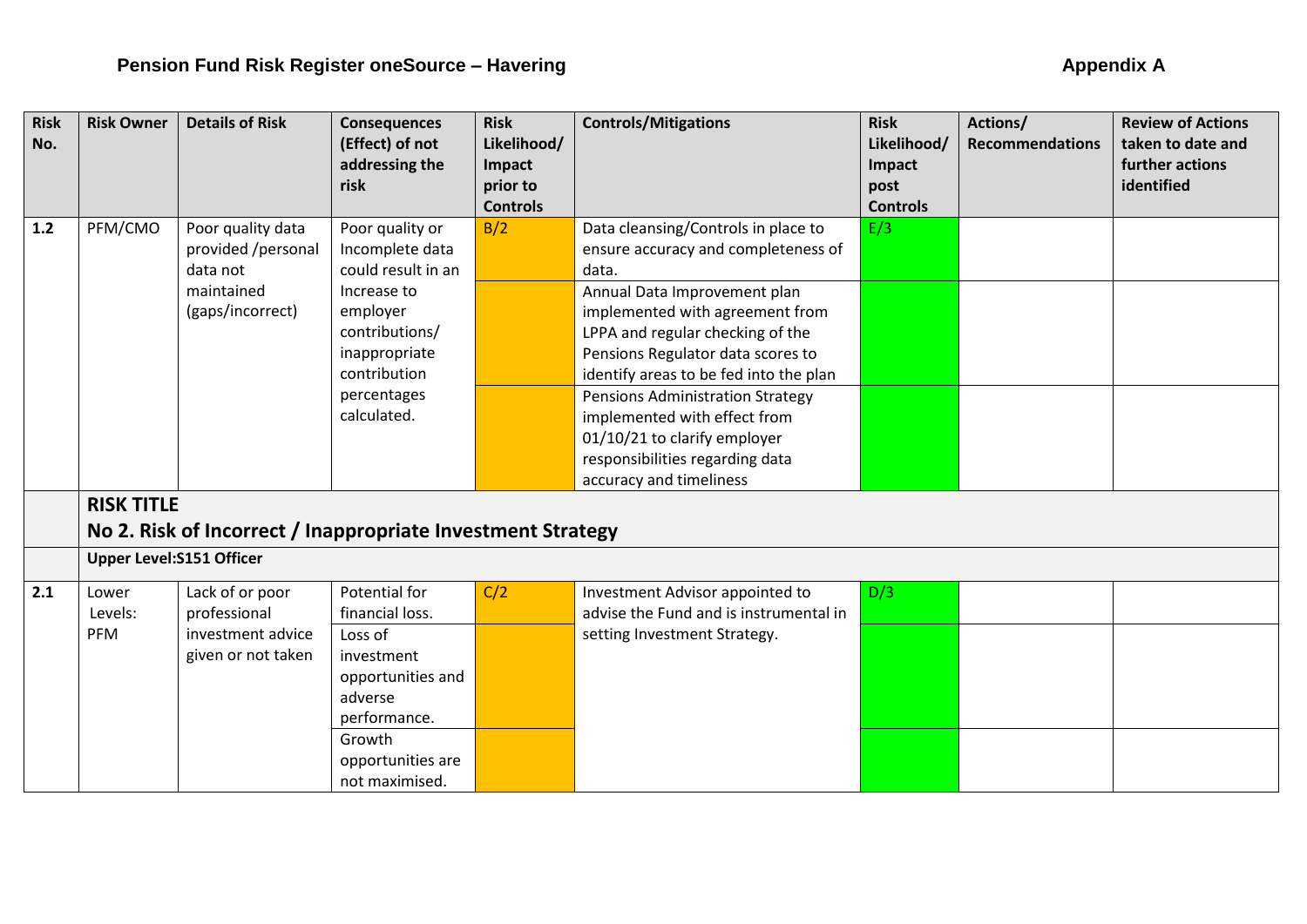| <b>Risk</b><br>No. | <b>Risk Owner</b> | <b>Details of Risk</b>                                                                                                                                                                                                                            | <b>Consequences</b><br>(Effect) of not<br>addressing the<br>risk | <b>Risk</b><br>Likelihood/<br>Impact<br>prior to                                                                                  | <b>Controls/Mitigations</b>                                                                                                               | <b>Risk</b><br>Likelihood/<br>Impact<br>post | Actions/<br><b>Recommendations</b>                                                                      | <b>Review of Actions</b><br>taken to date and<br>further actions<br>identified |
|--------------------|-------------------|---------------------------------------------------------------------------------------------------------------------------------------------------------------------------------------------------------------------------------------------------|------------------------------------------------------------------|-----------------------------------------------------------------------------------------------------------------------------------|-------------------------------------------------------------------------------------------------------------------------------------------|----------------------------------------------|---------------------------------------------------------------------------------------------------------|--------------------------------------------------------------------------------|
| 2.2                | PFM               | Poor governance of<br><b>Investment Advisor</b>                                                                                                                                                                                                   | Potential for<br>financial loss.                                 | <b>Controls</b><br>C/2                                                                                                            | Robust, open procurement process in<br>place for appointment of Investment<br>Advisor.                                                    | <b>Controls</b><br>E/3                       |                                                                                                         |                                                                                |
|                    |                   |                                                                                                                                                                                                                                                   |                                                                  | Investment Advisor performance is<br>annually reviewed by the Pensions<br>Committee and conforms to<br>Competetive Markets Order. |                                                                                                                                           |                                              |                                                                                                         |                                                                                |
|                    |                   |                                                                                                                                                                                                                                                   |                                                                  |                                                                                                                                   | Option to appoint an Independent<br>advisor to undertake a health check<br>and add robustness to the investment<br>strategy as required.  |                                              |                                                                                                         |                                                                                |
| 2.3                | PFM               | Lack of<br>More investment<br>understanding and<br>risk may be taken<br>to bridge a gap<br>awareness<br>that does not<br>(Pension<br>Committee)<br>actually exist and<br>could generate<br>inefficiencies and<br>unintended risks<br>if not fully |                                                                  | C/2                                                                                                                               | Investment strategy /risks continually<br>assessed as part of the quarterly<br>monitoring process by the Pensions<br>Committee.           | D/2                                          |                                                                                                         |                                                                                |
|                    |                   |                                                                                                                                                                                                                                                   |                                                                  | Investment Advisor attends each<br>quarterly Pension Committee<br>meeting.                                                        |                                                                                                                                           |                                              |                                                                                                         |                                                                                |
|                    |                   |                                                                                                                                                                                                                                                   | understood.                                                      |                                                                                                                                   | Knowledge and skills training of LPB<br>and Committee Members/Inductions<br>carried out for new LPB and Pension<br>Fund Committee member. |                                              | Pensions<br>Committee & LPB -<br>Training/<br>Awareness ongoing<br>- working towards<br>full compliance |                                                                                |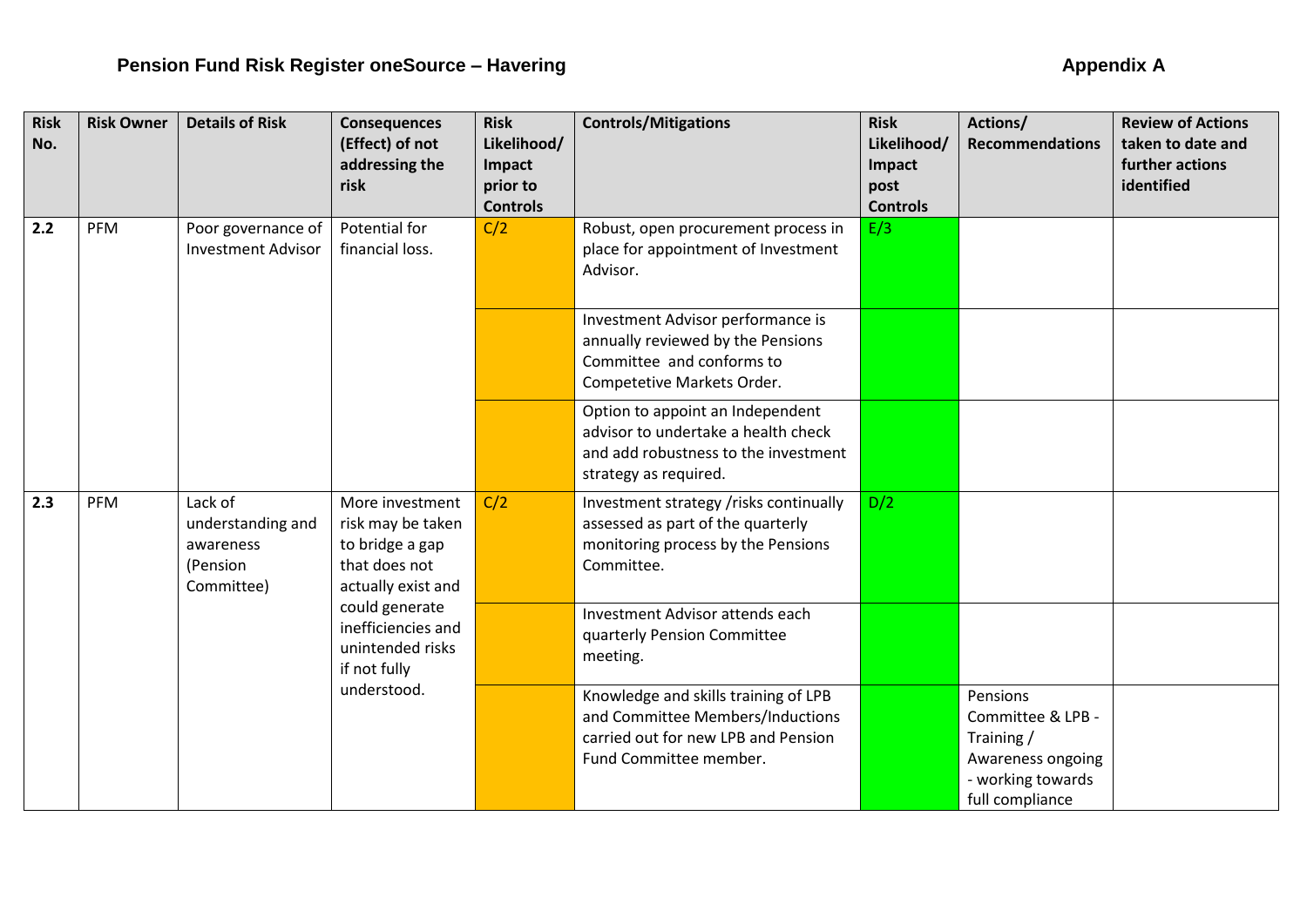| <b>Risk</b> | <b>Risk Owner</b> | <b>Details of Risk</b> | <b>Consequences</b>                 | <b>Risk</b>           | <b>Controls/Mitigations</b>                                       | <b>Risk</b>           | Actions/               | <b>Review of Actions</b>             |
|-------------|-------------------|------------------------|-------------------------------------|-----------------------|-------------------------------------------------------------------|-----------------------|------------------------|--------------------------------------|
| No.         |                   |                        | (Effect) of not<br>addressing the   | Likelihood/<br>Impact |                                                                   | Likelihood/<br>Impact | <b>Recommendations</b> | taken to date and<br>further actions |
|             |                   |                        | risk                                | prior to              |                                                                   | post                  |                        | identified                           |
|             |                   |                        |                                     | <b>Controls</b>       |                                                                   | <b>Controls</b>       |                        |                                      |
|             |                   |                        |                                     |                       |                                                                   |                       | with CIPFA.            |                                      |
|             |                   |                        |                                     |                       |                                                                   |                       | Knowledge and          |                                      |
| 2.4         | PFM               | Concentration risk     | Potential for a                     | C/2                   | Investment strategy /risks continually                            | E/3                   | Skills framework.      |                                      |
|             |                   | by asset, region       | more risk adverse                   |                       | assessed as part of the quarterly                                 |                       |                        |                                      |
|             |                   | and sector/Lack of     | Investment                          |                       | monitoring process by the Pensions                                |                       |                        |                                      |
|             |                   | clear risk appetite.   | Strategy when                       |                       | Committee.                                                        |                       |                        |                                      |
|             |                   |                        | more risk is                        |                       | Diverse portfolio to reduce                                       |                       |                        |                                      |
|             |                   |                        | required or more                    |                       | concentration.                                                    |                       |                        |                                      |
|             |                   |                        | investment risk<br>may be taken to  |                       |                                                                   |                       |                        |                                      |
|             |                   |                        | bridge a gap that                   |                       |                                                                   |                       |                        |                                      |
|             |                   |                        | does not actually                   |                       |                                                                   |                       |                        |                                      |
|             |                   |                        | exist.                              |                       |                                                                   |                       |                        |                                      |
| 2.5         | PFM               | Based upon             | Pension deficit                     | C/2                   | Liabilities analysed during inter-                                | E/3                   |                        |                                      |
|             |                   | inaccurate actuarial   | not reduced and                     |                       | valuation period in addition to every                             |                       |                        |                                      |
|             |                   | valuation.             | potential for<br><b>Council Tax</b> |                       | three years.                                                      |                       |                        |                                      |
|             |                   |                        | increases.                          |                       | Close working relationship is<br>encouraged between actuaries and |                       |                        |                                      |
|             |                   |                        |                                     |                       | investment advisor in the                                         |                       |                        |                                      |
|             |                   |                        |                                     |                       | development of the investment                                     |                       |                        |                                      |
|             |                   |                        |                                     |                       | strategy.                                                         |                       |                        |                                      |
|             |                   |                        |                                     |                       |                                                                   |                       |                        |                                      |
|             |                   |                        |                                     |                       |                                                                   |                       |                        |                                      |
|             |                   |                        |                                     |                       |                                                                   |                       |                        |                                      |
|             |                   |                        |                                     |                       |                                                                   |                       |                        |                                      |
|             |                   |                        |                                     |                       |                                                                   |                       |                        |                                      |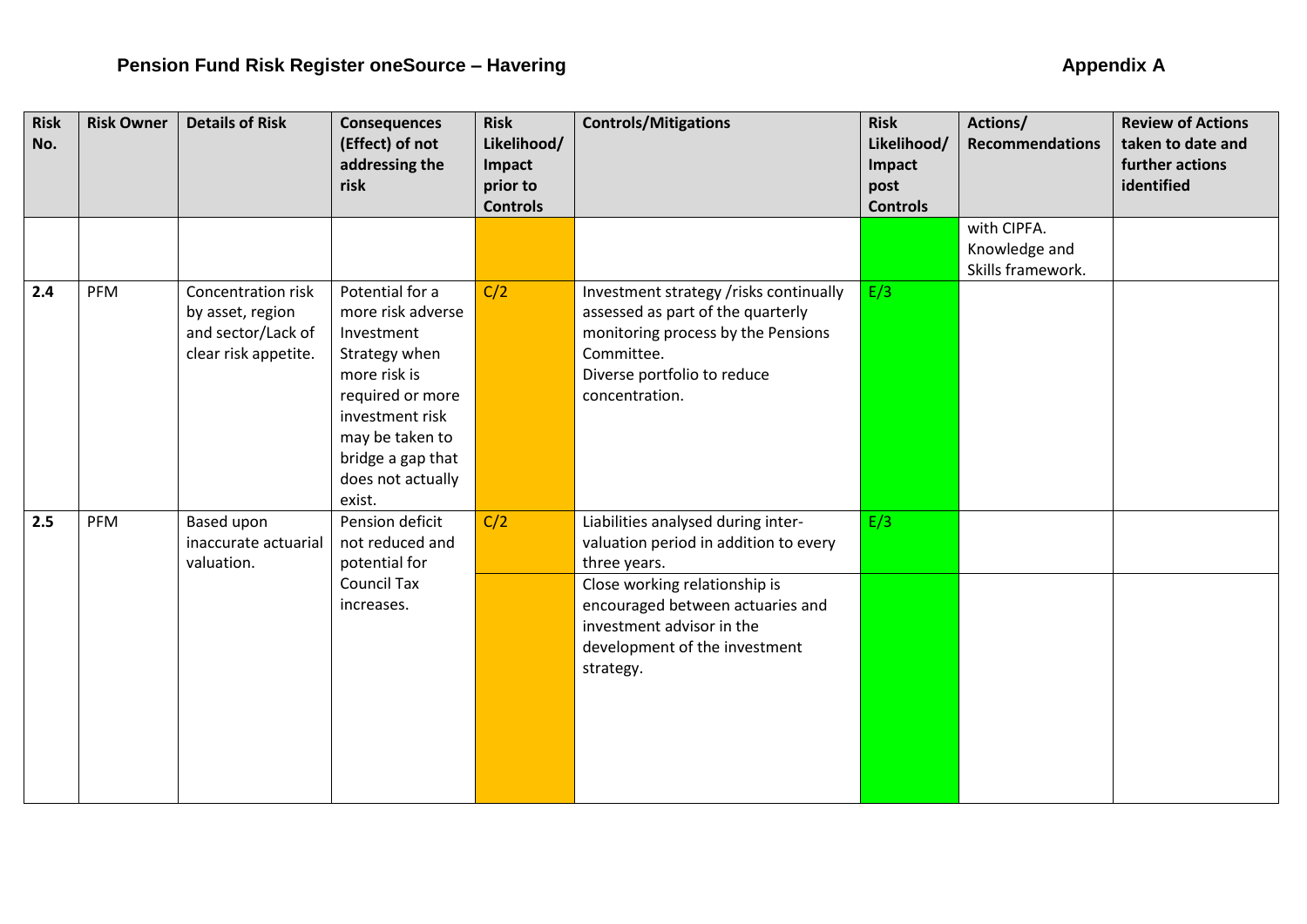| <b>Risk</b> | <b>Risk Owner</b>                | <b>Details of Risk</b> | <b>Consequences</b> | <b>Risk</b>                 | <b>Controls/Mitigations</b>                                                      | <b>Risk</b>             | Actions/               | <b>Review of Actions</b> |  |  |
|-------------|----------------------------------|------------------------|---------------------|-----------------------------|----------------------------------------------------------------------------------|-------------------------|------------------------|--------------------------|--|--|
| No.         |                                  |                        | (Effect) of not     | Likelihood/                 |                                                                                  | Likelihood/             | <b>Recommendations</b> | taken to date and        |  |  |
|             |                                  |                        | addressing the      | Impact                      |                                                                                  | Impact                  |                        | further actions          |  |  |
|             |                                  |                        | risk                | prior to<br><b>Controls</b> |                                                                                  | post<br><b>Controls</b> |                        | identified               |  |  |
|             |                                  |                        |                     |                             |                                                                                  |                         |                        |                          |  |  |
|             | <b>RISK TITLE</b>                |                        |                     |                             |                                                                                  |                         |                        |                          |  |  |
|             |                                  |                        |                     |                             | No 3. Risk of Failure of Investments to Perform In-Line with Growth Expectations |                         |                        |                          |  |  |
|             | <b>Upper Level: S151 Officer</b> |                        |                     |                             |                                                                                  |                         |                        |                          |  |  |
| 3.1         | Lower                            | Poor Fund              | Potential for       | C/2                         | Fund Manager selection now                                                       | E/3                     |                        |                          |  |  |
|             | Levels:                          | Manager selection.     | losses to be        |                             | undertaken by LCIV. Product reviews                                              |                         |                        |                          |  |  |
|             | PFM                              |                        | incurred.           |                             | and due diligence undertaken by                                                  |                         |                        |                          |  |  |
|             |                                  |                        | Reputational risk   |                             | Investment Advisor before the Fund                                               |                         |                        |                          |  |  |
|             |                                  |                        | from poor           |                             | invests. Robust, Fund Manager                                                    |                         |                        |                          |  |  |
|             |                                  |                        | investments.        |                             | selection process in place (Non LCIV                                             |                         |                        |                          |  |  |
|             |                                  |                        |                     |                             | where required)                                                                  |                         |                        |                          |  |  |
| 3.2         | PFM                              | Underperformance       | Deficit reduction   | C/2                         | <b>Fund Managers attend Pension</b>                                              | D/3                     |                        |                          |  |  |
|             |                                  | by Fund Manager        | targets not         |                             | Committee to present quarterly                                                   |                         |                        |                          |  |  |
|             |                                  | (Non-LCIV).            | met/Increased       |                             | performance reports and challenge by                                             |                         |                        |                          |  |  |
|             |                                  |                        | employer            |                             | the Committee and Fund Investment                                                |                         |                        |                          |  |  |
|             |                                  |                        | contributions.      |                             | Advisor.                                                                         |                         |                        |                          |  |  |
| 3.3         | PFM                              | Poor investment        | Deficit reduction   | C/2                         | Investment Advisor performance is                                                | D/3                     | <b>Service Review</b>  |                          |  |  |
|             |                                  | advice provided to     | targets not met.    |                             | annually reviewed by the Pensions                                                |                         | submitted to           |                          |  |  |
|             |                                  | the fund or not        |                     |                             | Committee and close working                                                      |                         | Pensions               |                          |  |  |
|             |                                  | taken.                 |                     |                             | relationship maintained with officers.                                           |                         | Committee 09           |                          |  |  |
|             |                                  |                        |                     |                             |                                                                                  |                         | November 2021          |                          |  |  |
| 3.4         | PFM                              | Negative financial     | Economy             | C/2                         | Diverse portfolio to reduce effects                                              | D/3                     |                        |                          |  |  |
|             |                                  | market                 | downturn could      |                             | from market volatility.                                                          |                         |                        |                          |  |  |
|             |                                  | impacts/external       | result in general   |                             | Close monitoring of Markets by the                                               |                         |                        |                          |  |  |
|             |                                  | factors/increased      | fall in investment  |                             | Fund's investment Advisor in                                                     |                         |                        |                          |  |  |
|             |                                  | market volatility      | values.             |                             | particular during COVID19 pandemic                                               |                         |                        |                          |  |  |
|             |                                  | (i.e.                  |                     |                             | Investment Advisor produces monthly                                              |                         |                        |                          |  |  |
|             |                                  | 2008)/uncertainty      |                     |                             | market updates.                                                                  |                         |                        |                          |  |  |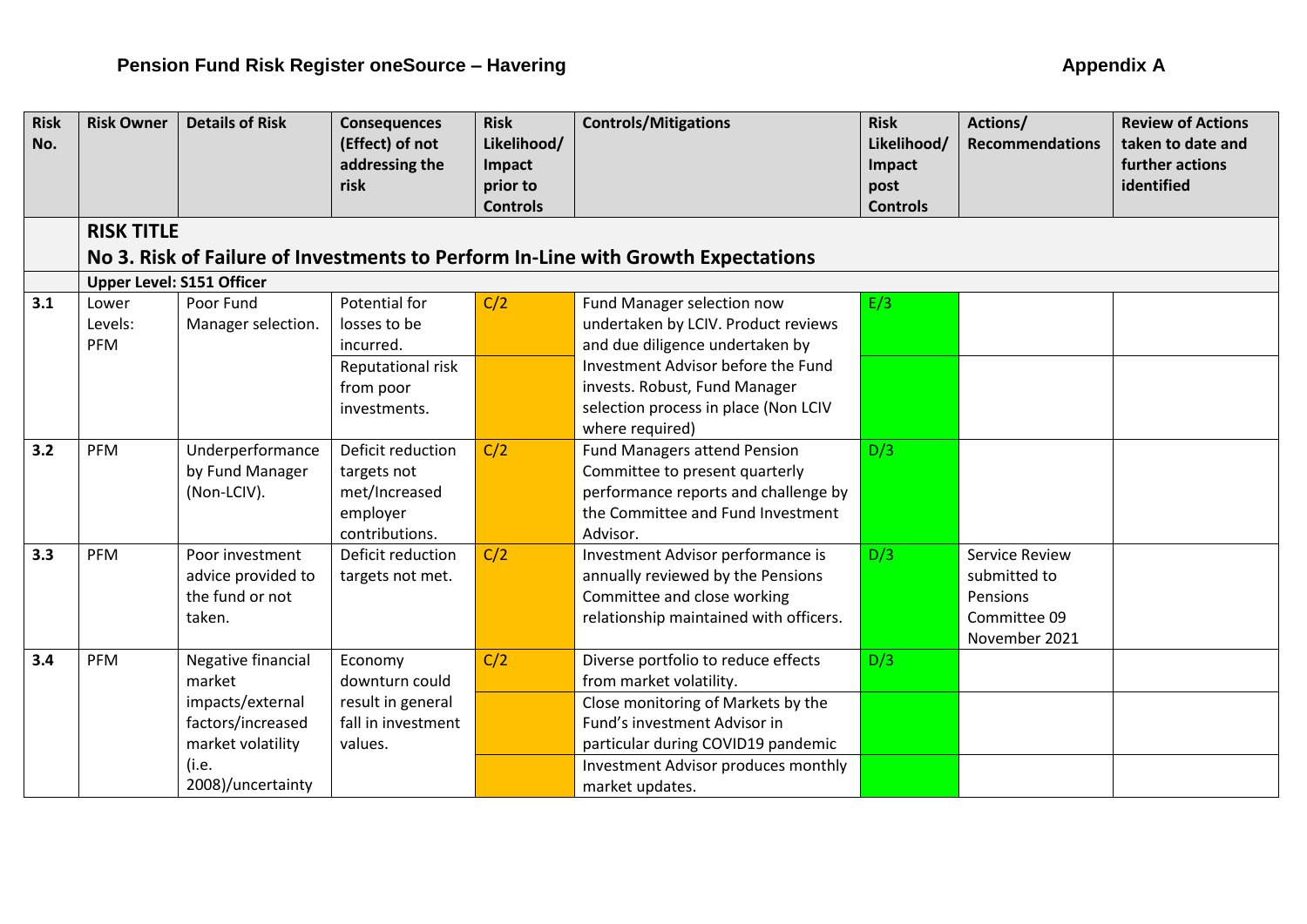| <b>Risk</b><br>No. | <b>Risk Owner</b> | <b>Details of Risk</b>                    | <b>Consequences</b><br>(Effect) of not | <b>Risk</b><br>Likelihood/ | <b>Controls/Mitigations</b>            | <b>Risk</b><br>Likelihood/ | Actions/<br><b>Recommendations</b> | <b>Review of Actions</b><br>taken to date and |
|--------------------|-------------------|-------------------------------------------|----------------------------------------|----------------------------|----------------------------------------|----------------------------|------------------------------------|-----------------------------------------------|
|                    |                   |                                           | addressing the<br>risk                 | Impact<br>prior to         |                                        | Impact<br>post             |                                    | further actions<br>identified                 |
|                    |                   |                                           |                                        | <b>Controls</b>            |                                        | <b>Controls</b>            |                                    |                                               |
|                    |                   | of Brexit, COVID 19                       |                                        |                            |                                        |                            |                                    |                                               |
|                    |                   | Pandemic.                                 |                                        |                            |                                        |                            |                                    |                                               |
| 3.5                | PFM               | Delays in the                             | The Fund's assets                      | C/2                        | Investment advisor/Pensions            | D/3                        |                                    |                                               |
|                    |                   | implementation of                         | are not sufficient                     |                            | Committee and officers review fund     |                            |                                    |                                               |
|                    |                   | the strategy will                         | to meet its long                       |                            | performance and asset class targets    |                            |                                    |                                               |
|                    |                   | reduce the                                | term liabilities.                      |                            | quarterly.                             |                            |                                    |                                               |
|                    |                   | effectiveness of the                      |                                        |                            |                                        |                            |                                    |                                               |
|                    |                   | strategy and may                          |                                        |                            |                                        |                            |                                    |                                               |
|                    |                   | impact growth.                            |                                        |                            |                                        |                            |                                    |                                               |
| 3.6                | PFM               | Delays in                                 | Penalty payments                       | C/2                        | Robust processes in place to ensure    | D/4                        |                                    |                                               |
|                    |                   | compliance with                           | are charged to                         |                            | capital calls are funded in a timely   |                            |                                    |                                               |
|                    |                   | capital calls on new<br>illiquid mandates | the pension fund.                      |                            | manner.                                |                            |                                    |                                               |
|                    |                   | could result in                           |                                        |                            |                                        |                            |                                    |                                               |
|                    |                   | penalty payments.                         |                                        |                            |                                        |                            |                                    |                                               |
| 3.7                | <b>PFM</b>        | Underperformance                          | The fund's assets                      | C/2                        | Monitoring meetings are held with      | D/3                        |                                    |                                               |
|                    |                   | of LCIV Fund                              | are not sufficient                     |                            | Officers from Havering and LCIV client |                            |                                    |                                               |
|                    |                   | manager. Failure to                       | to meet its long                       |                            | relations team regularly.              |                            |                                    |                                               |
|                    |                   | achieve Asset                             | term liabilities.                      |                            | LCIV arrange regular meet the          |                            |                                    |                                               |
|                    |                   | Under                                     |                                        |                            | manager sessions that is open to       |                            |                                    |                                               |
|                    |                   | Management                                |                                        |                            | Officers and Committee members.        |                            |                                    |                                               |
|                    |                   | Target.                                   |                                        |                            | LCIV run monthly business meetings     |                            |                                    |                                               |
|                    |                   |                                           |                                        |                            | to ensure the Fund is up to date with  |                            |                                    |                                               |
|                    |                   |                                           |                                        |                            | LCIV events. Summaries are reported    |                            |                                    |                                               |
|                    |                   |                                           |                                        |                            | back to the Pensions Committee         |                            |                                    |                                               |
|                    |                   |                                           |                                        |                            | quarterly.                             |                            |                                    |                                               |
|                    |                   |                                           |                                        |                            | LCIV attend Pension Committee, as      |                            |                                    |                                               |
|                    |                   |                                           |                                        |                            | part of the reporting cycle, to report |                            |                                    |                                               |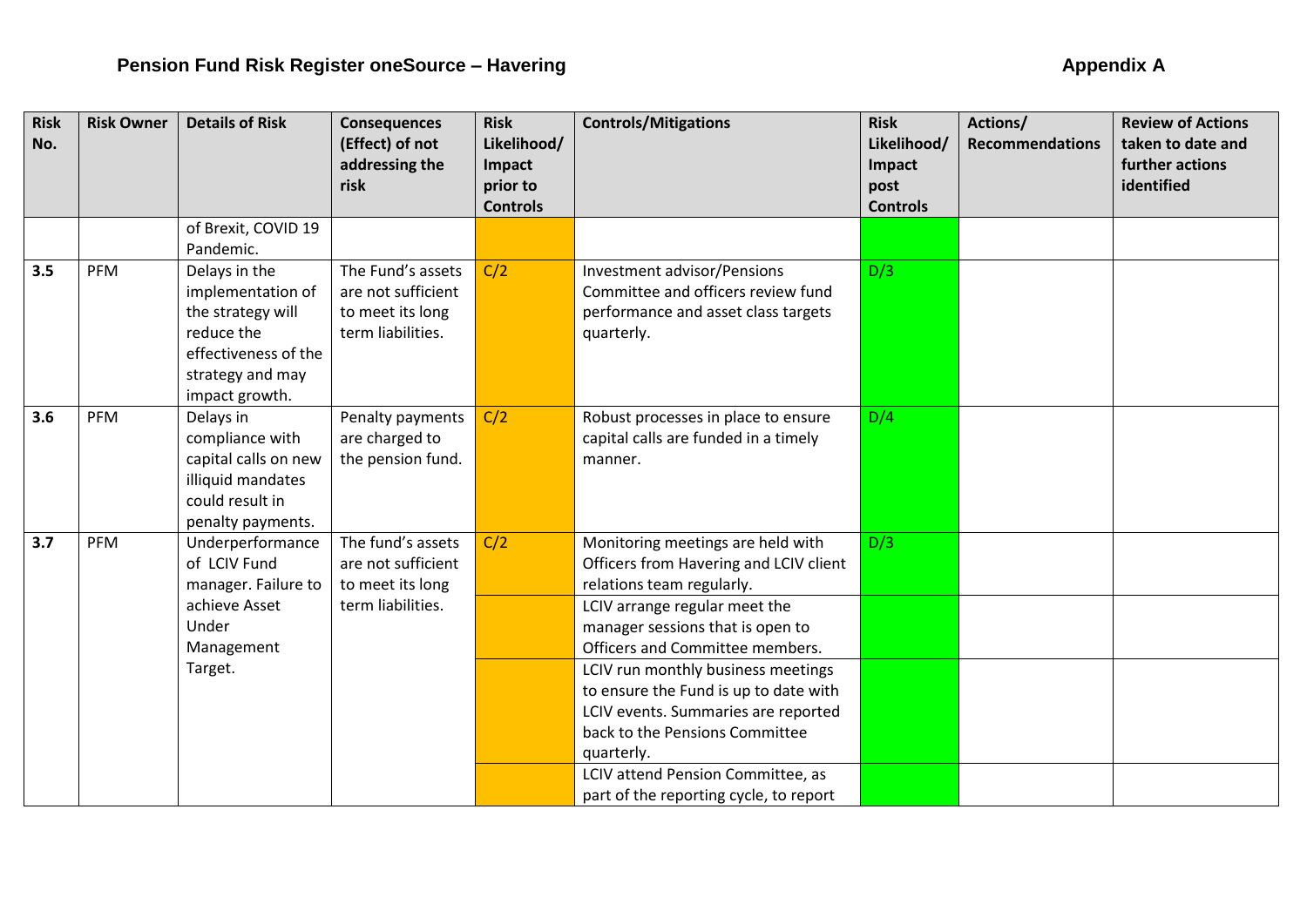| <b>Risk</b><br>No. | <b>Risk Owner</b> | <b>Details of Risk</b>                                             | <b>Consequences</b><br>(Effect) of not<br>addressing the<br>risk                                        | <b>Risk</b><br>Likelihood/<br>Impact<br>prior to | <b>Controls/Mitigations</b>                                                                                                                                                                                              | <b>Risk</b><br>Likelihood/<br>Impact<br>post | Actions/<br><b>Recommendations</b>                                                                                                        | <b>Review of Actions</b><br>taken to date and<br>further actions<br>identified |
|--------------------|-------------------|--------------------------------------------------------------------|---------------------------------------------------------------------------------------------------------|--------------------------------------------------|--------------------------------------------------------------------------------------------------------------------------------------------------------------------------------------------------------------------------|----------------------------------------------|-------------------------------------------------------------------------------------------------------------------------------------------|--------------------------------------------------------------------------------|
|                    |                   |                                                                    |                                                                                                         | <b>Controls</b>                                  |                                                                                                                                                                                                                          | <b>Controls</b>                              |                                                                                                                                           |                                                                                |
|                    |                   |                                                                    |                                                                                                         |                                                  | on sub fund manager performance<br>and LCIV updates. Open to challenge<br>by the Committee and Fund Advisor.                                                                                                             |                                              |                                                                                                                                           |                                                                                |
|                    |                   |                                                                    | Annual<br>development<br>charges may not<br>decrease in line<br>with MTFS<br>expectations.              |                                                  | Development charges are reported at<br>the LCIV General Shareholder<br>meetings - attended and challenged<br>by shareholder reps i.e. Councillors<br>from each borough.                                                  |                                              |                                                                                                                                           |                                                                                |
| 3.8                | PFM               | Fund Managers-<br>noncompliance to<br>the Code of<br>Transparency. | Failure to disclose<br>full management<br>fees in the<br>Pension Fund<br>Annual Report<br>and accounts. | C/3                                              | Fund Managers complete the Code of<br>Transparency compliance template<br>annually.<br>Officers have access to the Byhiras<br>client portal to check submission of<br>templates.                                         | D/3                                          | Code of<br>Transparency data<br>sent to Investment<br>Consultant for<br>guidance on<br>interpretation of<br>data and further<br>analysis. |                                                                                |
| 3.9                | PFM               | <b>Climate Risk</b><br>Considerations.                             | Failure to<br>consider the<br>extent of climate<br>change could<br>impact on<br>financial<br>outcomes.  | C/2                                              | The Committee have developed a set<br>of Investment beliefs that recognises<br>that climate change and the expected<br>transition to a low carbon economy<br>represents a long -term financial risk<br>to Fund outcomes. | D/2                                          | Monitor issuance<br>of new TCFD<br>reporting<br>requirements.                                                                             |                                                                                |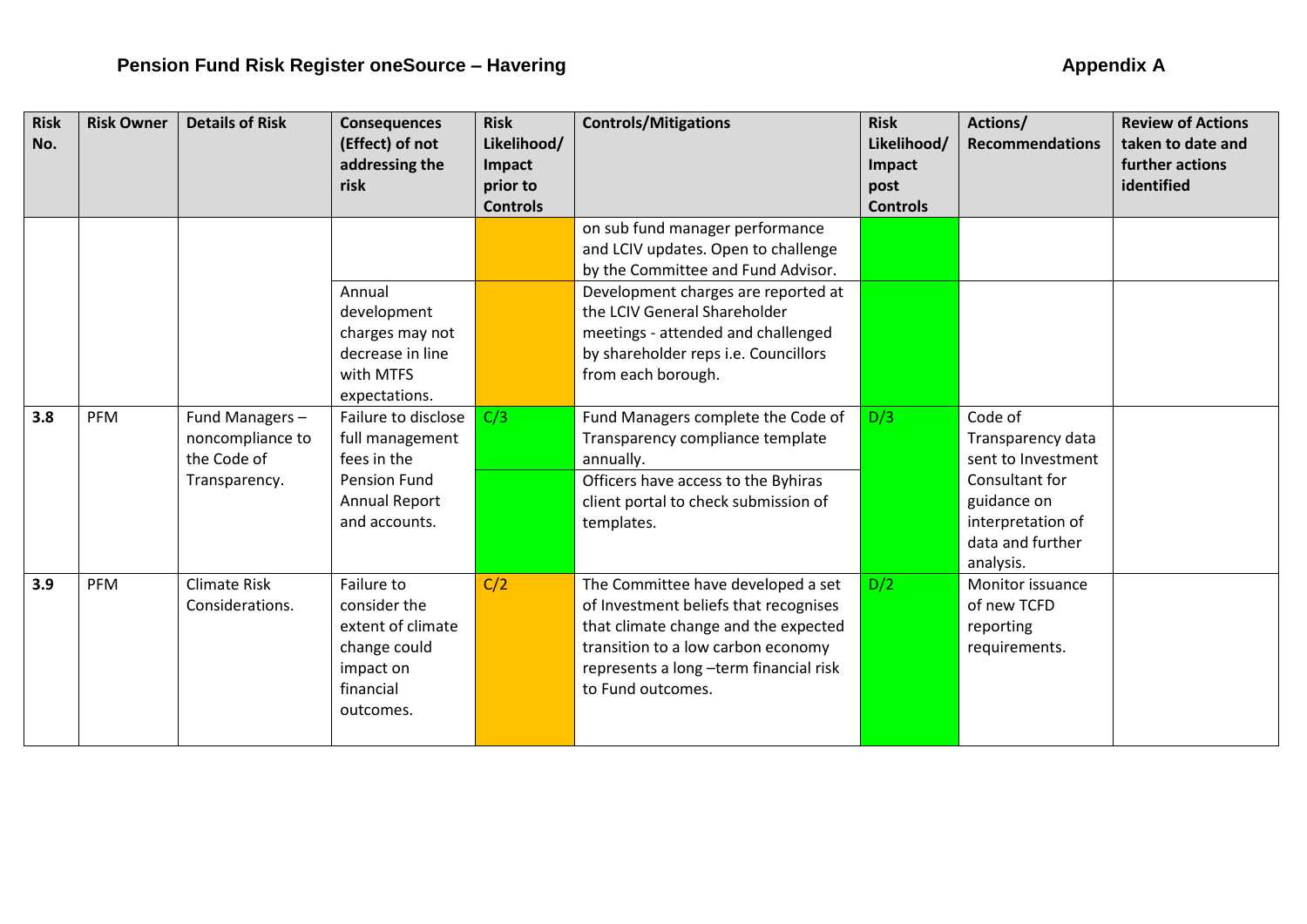| <b>Risk</b><br>No. | <b>Risk Owner</b> | <b>Details of Risk</b>                                                                        | <b>Consequences</b><br>(Effect) of not<br>addressing the                         | <b>Risk</b><br>Likelihood/<br>Impact | <b>Controls/Mitigations</b>                                                                                                                                                                                                                                                                                                                                                                                                                  | <b>Risk</b><br>Likelihood/<br>Impact | Actions/<br><b>Recommendations</b>                                                                                                            | <b>Review of Actions</b><br>taken to date and<br>further actions                                                                                                                                                                                         |
|--------------------|-------------------|-----------------------------------------------------------------------------------------------|----------------------------------------------------------------------------------|--------------------------------------|----------------------------------------------------------------------------------------------------------------------------------------------------------------------------------------------------------------------------------------------------------------------------------------------------------------------------------------------------------------------------------------------------------------------------------------------|--------------------------------------|-----------------------------------------------------------------------------------------------------------------------------------------------|----------------------------------------------------------------------------------------------------------------------------------------------------------------------------------------------------------------------------------------------------------|
|                    |                   |                                                                                               | risk                                                                             | prior to<br><b>Controls</b>          |                                                                                                                                                                                                                                                                                                                                                                                                                                              | post<br><b>Controls</b>              |                                                                                                                                               | identified                                                                                                                                                                                                                                               |
|                    |                   |                                                                                               |                                                                                  |                                      | Investment beliefs incorporated as<br>part of the ongoing implementation of<br>investment strategy and the<br>Committee have made a number of<br>decisions to switch to less carbon<br>intensity products.<br>The Pensions Regulator has set up a<br>working party to consider guidance for<br>pension schemes. The SAB is also<br>expected to incorporate climate<br>change considerations into its<br>guidance for LGPS funds during 2020. |                                      | To monitor on $-$<br>going discussions<br>between tPR and<br>Government<br>regarding regarding<br>Climate Change<br>and expected<br>guidance. | Following issuance<br>of guidance, the<br>Committee could<br>consider actions<br>including:<br>•Further training<br>•Measuring<br>exposure to and<br>reporting.<br>•Escalating<br>engagement with<br>investee companies<br>on climate-related<br>topics. |
| 3.10               | PFM               | <b>Risk that MATS</b><br>Consolidate<br>existing Pension<br>Fund memberships<br>funded within | If a request to<br>transfer out from<br>the Fund is<br>granted by<br>MHCLG, this | C/2                                  | The Fund has responded to the<br>consultation issued by MHCLG (now<br>DLUHC) opposing the transfer on the<br>grounds of the wider risks faced by<br>the Fund.                                                                                                                                                                                                                                                                                | C/2                                  | To monitor DLUHC<br>actions re Transfer<br>request from Oasis<br>Community<br>Learning.                                                       |                                                                                                                                                                                                                                                          |
|                    |                   | various Local<br>Authorities into a                                                           | could set a<br>precedent for the                                                 |                                      |                                                                                                                                                                                                                                                                                                                                                                                                                                              |                                      | To ensure contact<br>with the Actuary                                                                                                         |                                                                                                                                                                                                                                                          |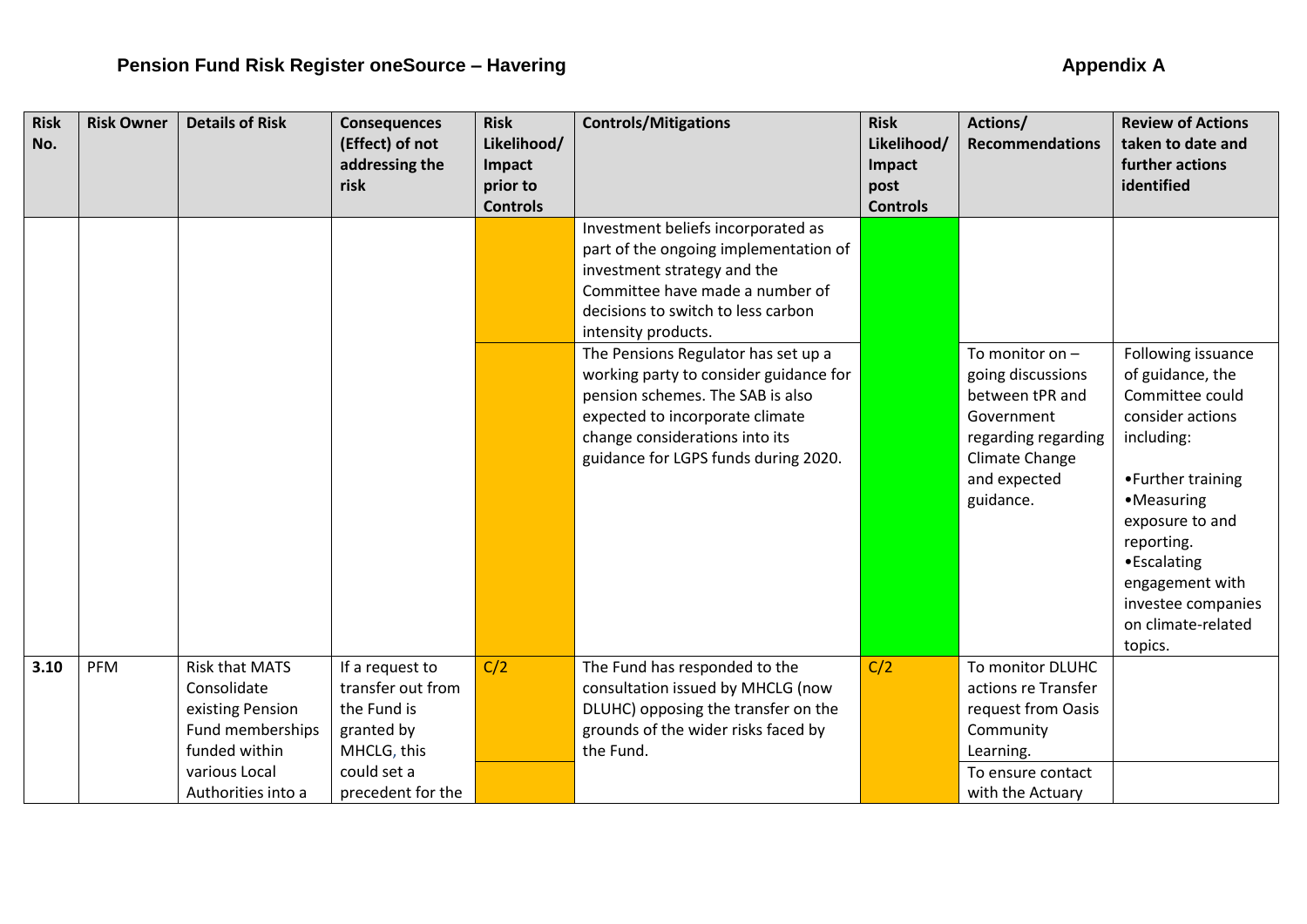| <b>Risk</b> | <b>Risk Owner</b> | <b>Details of Risk</b> | <b>Consequences</b> | <b>Risk</b>     | <b>Controls/Mitigations</b>            | <b>Risk</b>     | Actions/               | <b>Review of Actions</b> |
|-------------|-------------------|------------------------|---------------------|-----------------|----------------------------------------|-----------------|------------------------|--------------------------|
| No.         |                   |                        | (Effect) of not     | Likelihood/     |                                        | Likelihood/     | <b>Recommendations</b> | taken to date and        |
|             |                   |                        | addressing the      | Impact          |                                        | Impact          |                        | further actions          |
|             |                   |                        | risk                | prior to        |                                        | post            |                        | identified               |
|             |                   |                        |                     | <b>Controls</b> |                                        | <b>Controls</b> |                        |                          |
|             |                   | Pension Fund           | sector and the      |                 | If the Transfer request is granted the |                 | regarding transfers    |                          |
|             |                   | outside Havering.      | potential wider     |                 | Fund will ensure data is correct and   |                 | and exit valuations.   |                          |
|             |                   |                        | impact on other     |                 | work with the actuary to ensure that   |                 |                        |                          |
|             |                   |                        | employers who       |                 | the settlement of the transfer is      |                 |                        |                          |
|             |                   |                        | may also seek to    |                 | valued correctly for exit.             |                 |                        |                          |
|             |                   |                        | transfer out.       |                 |                                        |                 |                        |                          |
|             |                   |                        | There will be an    |                 |                                        |                 |                        |                          |
|             |                   |                        | impact on cash      |                 |                                        |                 |                        |                          |
|             |                   |                        | flow and            |                 |                                        |                 |                        |                          |
|             |                   |                        | Investment          |                 |                                        |                 |                        |                          |
|             |                   |                        | Strategy as it is   |                 |                                        |                 |                        |                          |
|             |                   |                        | estimated that      |                 |                                        |                 |                        |                          |
|             |                   |                        | c10% of the         |                 |                                        |                 |                        |                          |
|             |                   |                        | Fund's assets and   |                 |                                        |                 |                        |                          |
|             |                   |                        | liabilities would   |                 |                                        |                 |                        |                          |
|             |                   |                        | transfer out if all |                 |                                        |                 |                        |                          |
|             |                   |                        | existing MATS       |                 |                                        |                 |                        |                          |
|             |                   |                        | followed            |                 |                                        |                 |                        |                          |
|             |                   |                        | precedent           |                 |                                        |                 |                        |                          |
|             |                   |                        |                     |                 |                                        |                 |                        |                          |
|             |                   |                        |                     |                 |                                        |                 |                        |                          |
|             |                   |                        |                     |                 |                                        |                 |                        |                          |
|             |                   |                        |                     |                 |                                        |                 |                        |                          |
|             |                   |                        |                     |                 |                                        |                 |                        |                          |
|             |                   |                        |                     |                 |                                        |                 |                        |                          |
|             |                   |                        |                     |                 |                                        |                 |                        |                          |
|             |                   |                        |                     |                 |                                        |                 |                        |                          |
|             |                   |                        |                     |                 |                                        |                 |                        |                          |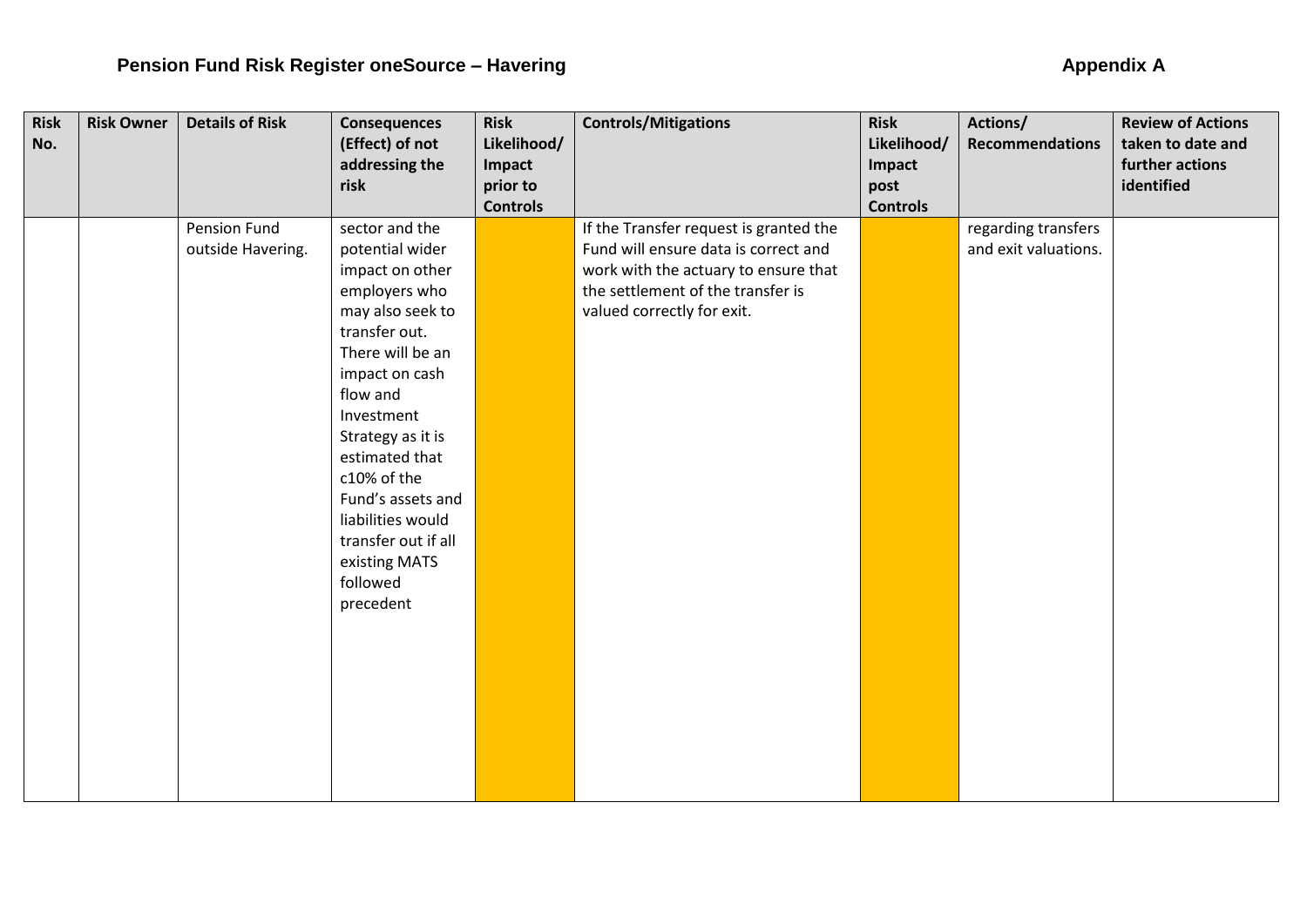| <b>Risk</b> | <b>Risk Owner</b> | <b>Details of Risk</b>                                                                  | <b>Consequences</b> | <b>Risk</b>                 | <b>Controls/Mitigations</b>           | <b>Risk</b>             | Actions/               | <b>Review of Actions</b> |
|-------------|-------------------|-----------------------------------------------------------------------------------------|---------------------|-----------------------------|---------------------------------------|-------------------------|------------------------|--------------------------|
| No.         |                   |                                                                                         | (Effect) of not     | Likelihood/                 |                                       | Likelihood/             | <b>Recommendations</b> | taken to date and        |
|             |                   |                                                                                         | addressing the      | Impact                      |                                       | Impact                  |                        | further actions          |
|             |                   |                                                                                         | risk                | prior to<br><b>Controls</b> |                                       | post<br><b>Controls</b> |                        | identified               |
|             | <b>RISK TITLE</b> |                                                                                         |                     |                             |                                       |                         |                        |                          |
|             |                   |                                                                                         |                     |                             |                                       |                         |                        |                          |
|             |                   | No 4. Risk of Failure to comply with Legislative requirements                           |                     |                             |                                       |                         |                        |                          |
|             |                   | Upper Level for All Risks S151 Officer/Director of Exchequer and Transactional Services |                     |                             |                                       |                         |                        |                          |
| 4.1         | Lower             | Lack of appropriate                                                                     | Potential for       | C/1                         | Local Pension Board in place to       | E/3                     |                        |                          |
|             | Levels:           | skills/knowledge of                                                                     | breach of           |                             | oversee adherence to the Regulations  |                         |                        |                          |
|             | PFM/CMO           | tPR, MHCLG and                                                                          | legislation         |                             | and guidance.                         |                         |                        |                          |
|             |                   | CIPFA Guidance,                                                                         | resulting in        |                             | Statutory policy documents reviewed   |                         |                        |                          |
|             |                   | Financial                                                                               | incurring financial |                             | annually to ensure compliance with    |                         |                        |                          |
|             |                   | Regulations and                                                                         | penalties from      |                             | legislation.                          |                         |                        |                          |
|             |                   | accounting                                                                              | the tPR/legal       |                             | Officers are members of the CIPFA     |                         |                        |                          |
|             |                   | standards.                                                                              | challenges/         |                             | Pensions Network and participate in   |                         |                        |                          |
|             |                   | Unaware of                                                                              | Reputational        |                             | the CIPFA Pensions Network/Peer       |                         |                        |                          |
|             |                   | legislative                                                                             | Damage.             |                             | forums to share knowledge &           |                         |                        |                          |
|             |                   | changes/Poor/inac                                                                       |                     |                             | awareness.                            |                         |                        |                          |
|             |                   | curate                                                                                  |                     |                             | Active participation in Legislative   |                         |                        |                          |
|             |                   | interpretation of                                                                       |                     |                             | Consultations where appropriate.      |                         |                        |                          |
|             |                   | the regulations.                                                                        |                     |                             | Legislative changes are reported to   |                         |                        |                          |
|             |                   |                                                                                         |                     |                             | the Pensions Committee where          |                         |                        |                          |
|             |                   |                                                                                         |                     |                             | required.                             |                         |                        |                          |
|             |                   |                                                                                         |                     |                             | Induction carried out for new Pension |                         |                        |                          |
|             |                   |                                                                                         |                     |                             | Fund Committee and Local Pension      |                         |                        |                          |
|             |                   |                                                                                         |                     |                             | Board members.                        |                         |                        |                          |
|             |                   |                                                                                         |                     |                             | External and in house training        |                         | Personal               |                          |
|             |                   |                                                                                         |                     |                             | provided where required. Continual    |                         | development for all    |                          |
|             |                   |                                                                                         |                     |                             | personal development for all          |                         | Committee/LPB          |                          |
|             |                   |                                                                                         |                     |                             | Committee/LPB members and             |                         | members and            |                          |
|             |                   |                                                                                         |                     |                             | Officers.                             |                         | officers is on-going   |                          |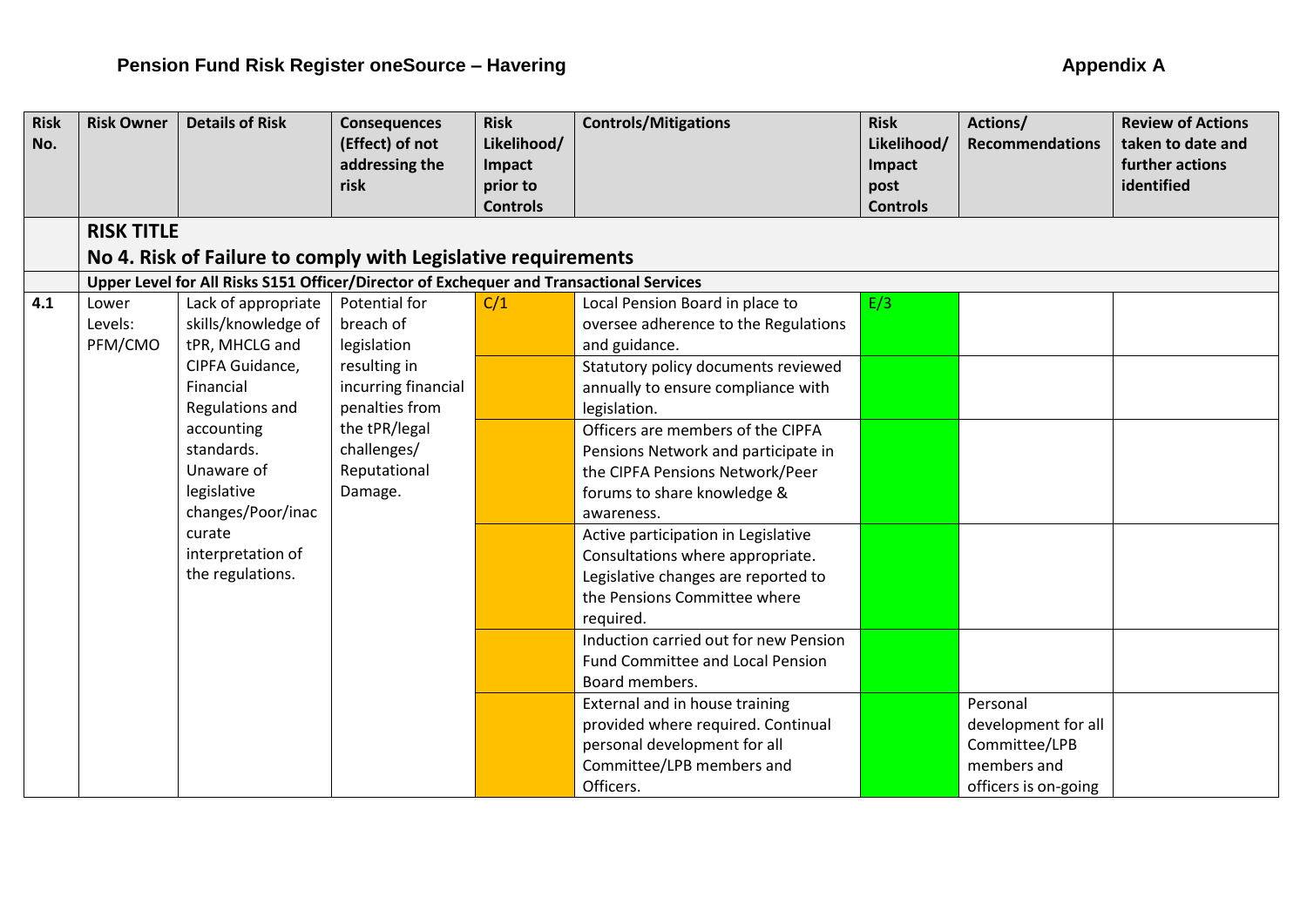| <b>Risk</b><br>No. | <b>Risk Owner</b> | <b>Details of Risk</b>   | <b>Consequences</b><br>(Effect) of not | <b>Risk</b><br>Likelihood/ | <b>Controls/Mitigations</b>                          | <b>Risk</b><br>Likelihood/ | Actions/<br><b>Recommendations</b> | <b>Review of Actions</b><br>taken to date and |
|--------------------|-------------------|--------------------------|----------------------------------------|----------------------------|------------------------------------------------------|----------------------------|------------------------------------|-----------------------------------------------|
|                    |                   |                          | addressing the                         | Impact                     |                                                      | Impact                     |                                    | further actions                               |
|                    |                   |                          | risk                                   | prior to                   |                                                      | post                       |                                    | identified                                    |
|                    |                   |                          |                                        | <b>Controls</b>            |                                                      | <b>Controls</b>            |                                    |                                               |
|                    |                   |                          |                                        |                            |                                                      |                            | Training matrix in                 |                                               |
|                    |                   |                          |                                        |                            |                                                      |                            | place however                      |                                               |
|                    |                   |                          |                                        |                            |                                                      |                            | cannot be fully                    |                                               |
|                    |                   |                          |                                        |                            |                                                      |                            | applied until all                  |                                               |
|                    |                   |                          |                                        |                            |                                                      |                            | <b>CIPFA K&amp;S</b>               |                                               |
|                    |                   |                          |                                        |                            |                                                      |                            | questionnaires are                 |                                               |
|                    |                   |                          |                                        |                            |                                                      |                            | completed by Local                 |                                               |
|                    |                   |                          |                                        |                            |                                                      |                            | Pension Board and                  |                                               |
|                    |                   |                          |                                        |                            |                                                      |                            | Pensions                           |                                               |
|                    |                   |                          |                                        |                            |                                                      |                            | Committee                          |                                               |
|                    |                   |                          |                                        |                            |                                                      |                            | members.                           |                                               |
|                    |                   |                          |                                        |                            | Access to specialist pension media                   |                            |                                    |                                               |
|                    |                   |                          |                                        |                            | sources.                                             |                            |                                    |                                               |
|                    |                   |                          |                                        |                            | Financial requirements are subject to                |                            |                                    |                                               |
|                    |                   |                          |                                        |                            | external and internal audit with no                  |                            |                                    |                                               |
| 4.2                | PFM/CMO           |                          | Loss of corporate                      | B/2                        | qualifications.<br>Experienced personnel in place at | D/2                        | One Source is                      |                                               |
|                    |                   | Key person<br>dependency | knowledge                              |                            | present.                                             |                            | undergoing a                       |                                               |
|                    |                   |                          | expertise in both                      |                            |                                                      |                            | Transformation                     |                                               |
|                    |                   |                          | administration                         |                            |                                                      |                            | exercise that will                 |                                               |
|                    |                   |                          | and finance                            |                            |                                                      |                            | be addressing                      |                                               |
|                    |                   |                          | management.                            |                            |                                                      |                            | succession issues.                 |                                               |
| 4.3                | PFM/CMO           | Failure/inability to     | Non-compliance                         | C/2                        | Local Pension Board in place to                      | E/3                        |                                    |                                               |
|                    |                   | administer the           | could result in an                     |                            | oversee adherence to the Regulations                 |                            |                                    |                                               |
|                    |                   | pension scheme in        | adverse external                       |                            | and guidance.                                        |                            |                                    |                                               |
|                    |                   | accordance with          | audit report.                          |                            | tPR undertook a review of the Fund's                 |                            |                                    |                                               |
|                    |                   | regulations.             |                                        |                            | day-to-day practices and operations in               |                            |                                    |                                               |
|                    |                   |                          |                                        |                            | 2019 with no overall concerns and                    |                            |                                    |                                               |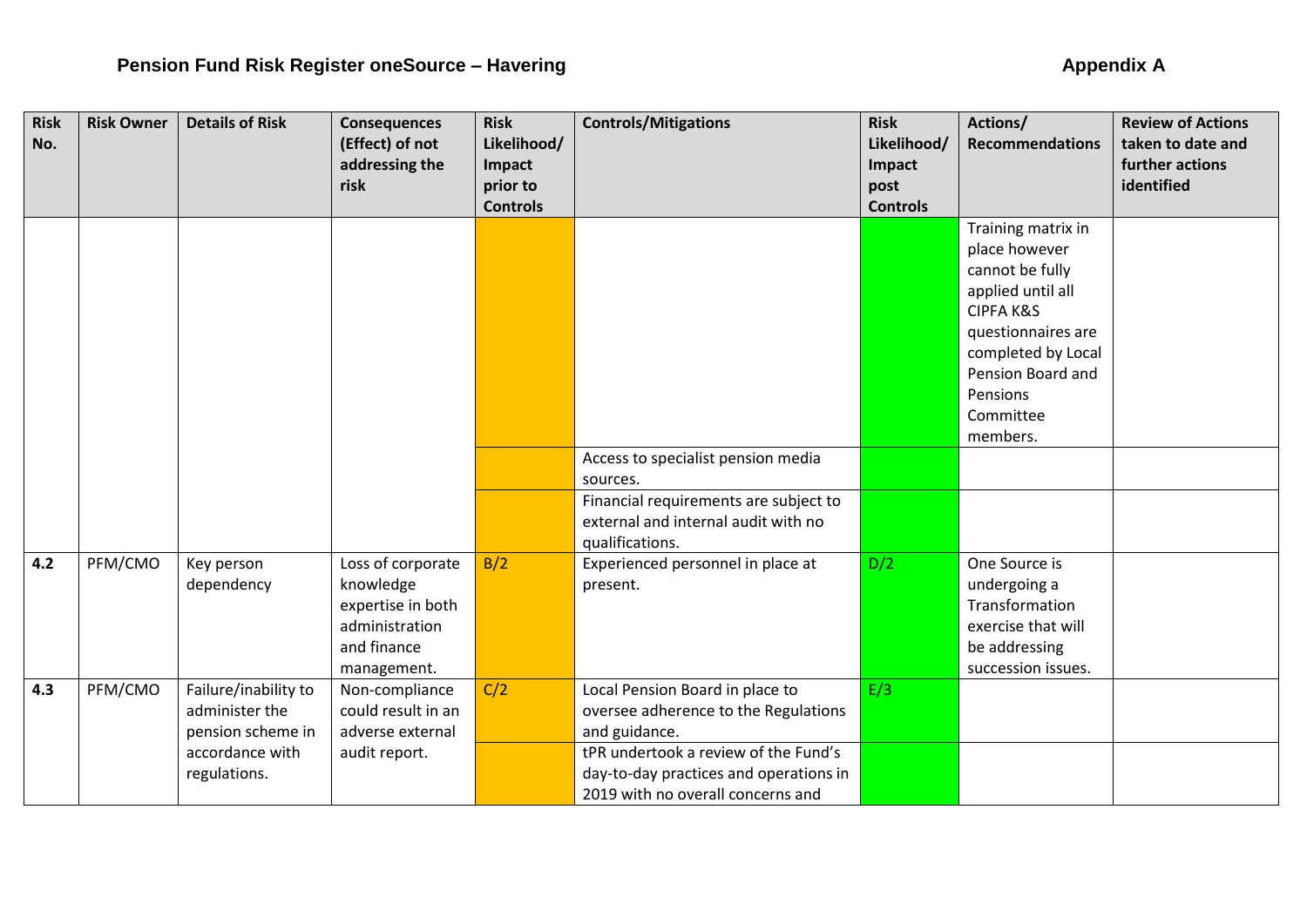| <b>Risk</b><br>No. | <b>Risk Owner</b> | <b>Details of Risk</b>                                                                    | <b>Consequences</b><br>(Effect) of not<br>addressing the<br>risk | <b>Risk</b><br>Likelihood/<br>Impact<br>prior to<br><b>Controls</b> | <b>Controls/Mitigations</b>                                                        | <b>Risk</b><br>Likelihood/<br>Impact<br>post<br><b>Controls</b> | Actions/<br><b>Recommendations</b> | <b>Review of Actions</b><br>taken to date and<br>further actions<br>identified |
|--------------------|-------------------|-------------------------------------------------------------------------------------------|------------------------------------------------------------------|---------------------------------------------------------------------|------------------------------------------------------------------------------------|-----------------------------------------------------------------|------------------------------------|--------------------------------------------------------------------------------|
|                    |                   |                                                                                           |                                                                  |                                                                     | officers have since implemented<br>recommendations arising from their<br>review.   |                                                                 |                                    |                                                                                |
|                    |                   |                                                                                           |                                                                  |                                                                     | Experienced personnel in place.                                                    |                                                                 |                                    |                                                                                |
|                    |                   |                                                                                           |                                                                  |                                                                     | Attendance at seminars/training to                                                 |                                                                 |                                    |                                                                                |
|                    |                   |                                                                                           |                                                                  |                                                                     | ensure up to date regulatory                                                       |                                                                 |                                    |                                                                                |
|                    |                   |                                                                                           |                                                                  |                                                                     | requirements.                                                                      |                                                                 |                                    |                                                                                |
|                    |                   |                                                                                           |                                                                  |                                                                     | Financial statements are subject to                                                |                                                                 |                                    |                                                                                |
|                    |                   |                                                                                           |                                                                  |                                                                     | external and internal audit with no                                                |                                                                 |                                    |                                                                                |
|                    |                   |                                                                                           |                                                                  |                                                                     | qualifications.                                                                    |                                                                 |                                    |                                                                                |
|                    | <b>RISK TITLE</b> |                                                                                           |                                                                  |                                                                     |                                                                                    |                                                                 |                                    |                                                                                |
|                    |                   |                                                                                           |                                                                  |                                                                     | No 5. Risk of inability to Manage/Govern the Pension Fund and Associated Services. |                                                                 |                                    |                                                                                |
|                    |                   | Upper Level for all Risks: S151 Officer/Director of Exchequer and Transactional Services. |                                                                  |                                                                     |                                                                                    |                                                                 |                                    |                                                                                |
| 5.1                | Lower             | <b>Staffing issues:</b>                                                                   | Negative impacts                                                 | B/2                                                                 | The London Borough of Havering                                                     | D/2                                                             | Succession                         |                                                                                |
|                    | levels:           | Loss of corporate                                                                         | upon service                                                     |                                                                     | delegated the pension administration                                               |                                                                 | planning scheduled                 |                                                                                |
|                    | PFM/CMO           | knowledge/experti                                                                         | provision.                                                       |                                                                     | service to Lancashire County Council                                               |                                                                 | for key personnel.                 |                                                                                |
|                    |                   | se.                                                                                       | <b>Potential for Time</b>                                        |                                                                     | who have engaged the Local Pensions                                                |                                                                 |                                    |                                                                                |
|                    |                   | Long-term sickness                                                                        | delays and.                                                      |                                                                     | Partnership Administration (LPPA) to                                               |                                                                 |                                    |                                                                                |
|                    |                   | absence.                                                                                  | Increased costs                                                  |                                                                     | undertake their pension portfolio.                                                 |                                                                 |                                    |                                                                                |
|                    |                   | Increase in staff                                                                         | due to "buying                                                   |                                                                     | LPPA have case type dedicated teams                                                |                                                                 |                                    |                                                                                |
|                    |                   | turnover.                                                                                 | in" external                                                     |                                                                     | to ensure expertise is maintained                                                  |                                                                 |                                    |                                                                                |
|                    |                   | Lack of resource                                                                          | expertise.                                                       |                                                                     | Continuous pension training for LPB,                                               |                                                                 |                                    |                                                                                |
|                    |                   | (Staffing/financial).                                                                     |                                                                  |                                                                     | Pensions Committee members and                                                     |                                                                 |                                    |                                                                                |
|                    |                   |                                                                                           |                                                                  |                                                                     | staff.                                                                             |                                                                 |                                    |                                                                                |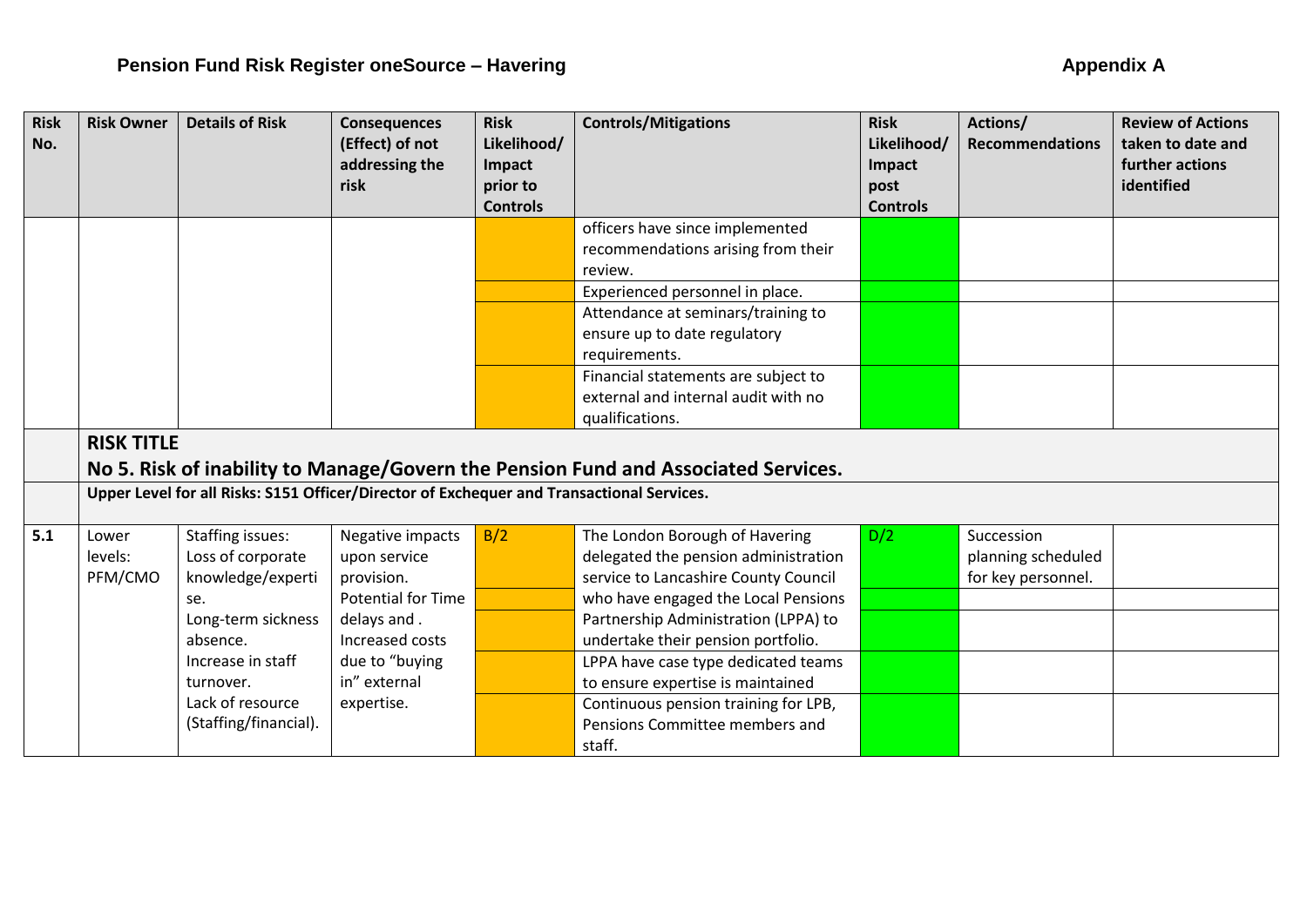| <b>Risk</b><br>No. | <b>Risk Owner</b> | <b>Details of Risk</b> | <b>Consequences</b><br>(Effect) of not | <b>Risk</b><br>Likelihood/ | <b>Controls/Mitigations</b>            | <b>Risk</b><br>Likelihood/ | Actions/<br><b>Recommendations</b> | <b>Review of Actions</b><br>taken to date and |
|--------------------|-------------------|------------------------|----------------------------------------|----------------------------|----------------------------------------|----------------------------|------------------------------------|-----------------------------------------------|
|                    |                   |                        | addressing the                         | Impact                     |                                        | Impact                     |                                    | further actions                               |
|                    |                   |                        | risk                                   | prior to                   |                                        | post                       |                                    | identified                                    |
|                    |                   |                        |                                        | <b>Controls</b>            |                                        | <b>Controls</b>            |                                    |                                               |
|                    |                   | No knowledge base      |                                        |                            | Participates in the CIPFA Pensions     |                            |                                    |                                               |
|                    |                   | to store               |                                        |                            | Network/ Peer forums to share          |                            |                                    |                                               |
|                    |                   | experiences/inform     |                                        |                            | knowledge & awareness.                 |                            |                                    |                                               |
|                    |                   | ation.                 |                                        |                            | Onesource has introduces a             |                            |                                    |                                               |
|                    |                   |                        |                                        |                            | knowledge sharing platform (the        |                            |                                    |                                               |
|                    |                   |                        |                                        |                            | Finance Academy)                       |                            |                                    |                                               |
|                    |                   |                        |                                        |                            | Guidance from external agencies        |                            |                                    |                                               |
|                    |                   |                        |                                        |                            | (some will be at a cost).              |                            |                                    |                                               |
|                    |                   |                        |                                        |                            | Members of Local Authority Pensions    |                            |                                    |                                               |
|                    |                   |                        |                                        |                            | Web.                                   |                            |                                    |                                               |
| 5.2                | PFM               | LCIV resourcing -      | Undermines                             | C/2                        | Continued monitoring of LCIV in place. | D/3                        |                                    |                                               |
|                    |                   | LCIV staff turnover.   | investor                               |                            |                                        |                            |                                    |                                               |
|                    |                   |                        | confidence in the<br>LCIV.             |                            |                                        |                            |                                    |                                               |
| 5.3                | PFM/CMO           | ICT failure/Disaster   | Loss of                                | B/1                        | ICT/ Disaster Recovery in place.       | D/3                        |                                    |                                               |
|                    |                   | Recovery.              | infrastructure.                        |                            | Constant security upgrades to          |                            |                                    |                                               |
|                    |                   |                        | Failure of all ICT                     |                            | computer systems at both Havering,     |                            |                                    |                                               |
|                    |                   |                        | services.                              |                            | Pensions & Treasury and LPPA.          |                            |                                    |                                               |
|                    |                   |                        |                                        |                            | Implementation of COVID-19 working     |                            |                                    |                                               |
|                    |                   |                        |                                        |                            | restrictions has maintained service    |                            |                                    |                                               |
|                    |                   |                        |                                        |                            | continuity.                            |                            |                                    |                                               |
|                    |                   |                        |                                        |                            | Use protected portals to send          |                            |                                    |                                               |
|                    |                   |                        |                                        |                            | personal information.                  |                            |                                    |                                               |
|                    |                   |                        |                                        |                            | Internal Firewalls recommended.        |                            |                                    |                                               |
|                    |                   |                        |                                        |                            | GDPR good practice is undertaken.      |                            |                                    |                                               |
| 5.4                | PFM/CMO           | Cyber Security Risk.   | Ransomware risk.                       | B/1                        | Internal Audit for oneSource Cyber     | D/3                        |                                    |                                               |
|                    |                   |                        |                                        |                            | Security carried out in Oct 2018.      |                            |                                    |                                               |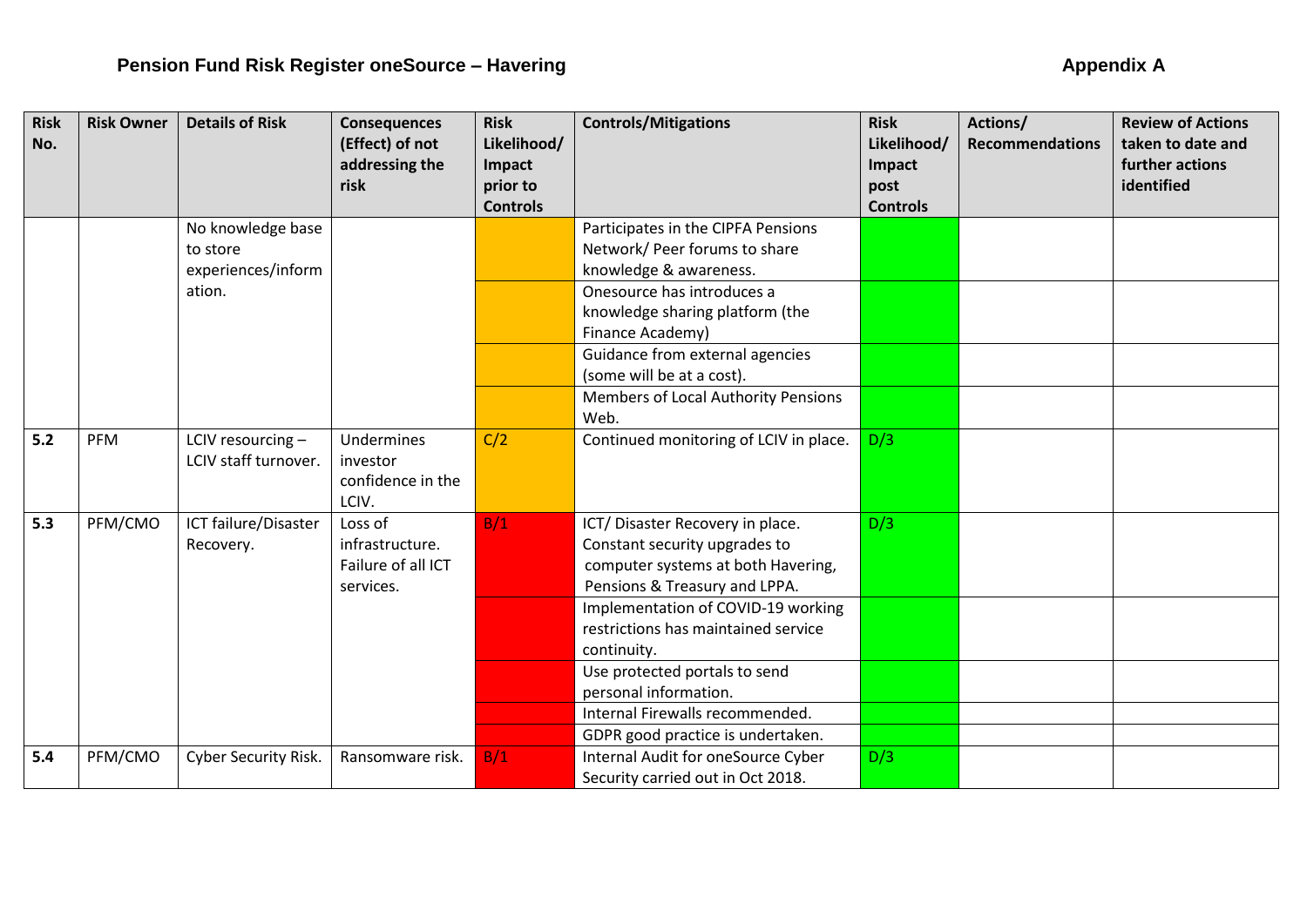| <b>Risk</b> | <b>Risk Owner</b> | <b>Details of Risk</b> | <b>Consequences</b> | <b>Risk</b>     | <b>Controls/Mitigations</b>            | <b>Risk</b>     | Actions/               | <b>Review of Actions</b> |
|-------------|-------------------|------------------------|---------------------|-----------------|----------------------------------------|-----------------|------------------------|--------------------------|
| No.         |                   |                        | (Effect) of not     | Likelihood/     |                                        | Likelihood/     | <b>Recommendations</b> | taken to date and        |
|             |                   |                        | addressing the      | Impact          |                                        | Impact          |                        | further actions          |
|             |                   |                        | risk                | prior to        |                                        | post            |                        | identified               |
|             |                   |                        |                     | <b>Controls</b> |                                        | <b>Controls</b> |                        |                          |
|             |                   |                        |                     |                 | LPPA hold a current Cyber Essentials   |                 |                        |                          |
|             |                   |                        |                     |                 | Certificate, issued 13/07/2021. They   |                 |                        |                          |
|             |                   |                        |                     |                 | also undertake regular penetration     |                 |                        |                          |
|             |                   |                        |                     |                 | testing with a CREST accredited        |                 |                        |                          |
|             |                   |                        |                     |                 | company with any vulnerabilities       |                 |                        |                          |
|             |                   |                        |                     |                 | being remediated                       |                 |                        |                          |
| 5.5         | PFM/CMO           | Functionality of       | <b>Pension Fund</b> | C/2             | Oracle team aware of Pension fund      | D/2             | Monitoring             |                          |
|             |                   | <b>Oracle Cloud</b>    | Accounts system     |                 | system requirements.                   |                 | ongoing with           |                          |
|             |                   | causes pension         | malfunction.        |                 | Systems tested at each stage of        |                 | regard to system       |                          |
|             |                   | fund system issues.    |                     |                 | implementation.                        |                 | reconciliations and    |                          |
|             |                   |                        |                     |                 | Pension Finance Staff undertook        |                 | balance sheet          |                          |
|             |                   |                        |                     |                 | testing of General Ledger Revenue      |                 | requirements.          |                          |
|             |                   |                        |                     |                 | codes.                                 |                 |                        |                          |
| 5.6         | CMO               | Poor Pension fund      | Service Delivery    | B/1             | Formal agreement in place with         | E/3             |                        |                          |
|             |                   | administration by      | failure leading to  |                 | administrator, including SLA's.        |                 |                        |                          |
|             |                   | the outsourced         | client/customer     |                 | CMO in post to monitor the             |                 |                        |                          |
|             |                   | service LPPA.          | complaints and      |                 | administration work of LPPA.           |                 |                        |                          |
|             |                   |                        | Reputational        |                 | Service is subject to external auditor |                 |                        |                          |
|             |                   |                        | damage.             |                 | report of pension's admin processes.   |                 |                        |                          |
|             |                   |                        |                     |                 | LPPA supply an annual internal         |                 |                        |                          |
|             |                   |                        |                     |                 | assurance report where the control     |                 |                        |                          |
|             |                   |                        |                     |                 | objectives link in to the Pensions     |                 |                        |                          |
|             |                   |                        |                     |                 | Regulator Code of Practice 14.         |                 |                        |                          |
| 5.7         | CMO               | Poor                   | Service delivery    | C/2             | Local Pension Board is in place to     | E/3             |                        |                          |
|             |                   | administration by      | failure leading to  |                 | assist the administering authority in  |                 |                        |                          |
|             |                   | the                    | client/customer     |                 | effective and efficient governance of  |                 |                        |                          |
|             |                   | employers/payroll      | complaints and      |                 | the Havering Pension Fund.             |                 |                        |                          |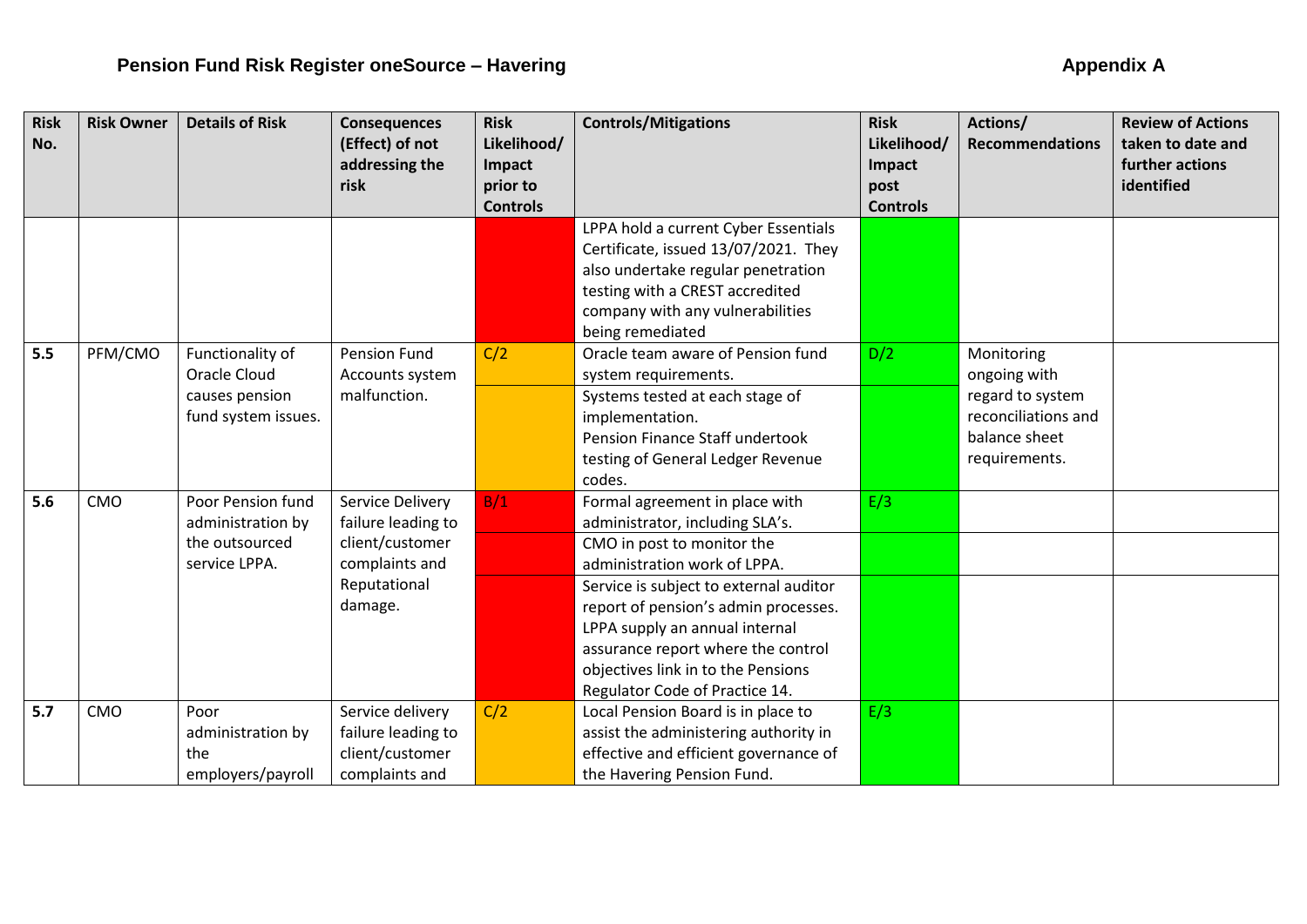| <b>Risk</b> | <b>Risk Owner</b> | <b>Details of Risk</b> | <b>Consequences</b> | <b>Risk</b>     | <b>Controls/Mitigations</b>              | <b>Risk</b>     | Actions/               | <b>Review of Actions</b> |
|-------------|-------------------|------------------------|---------------------|-----------------|------------------------------------------|-----------------|------------------------|--------------------------|
| No.         |                   |                        | (Effect) of not     | Likelihood/     |                                          | Likelihood/     | <b>Recommendations</b> | taken to date and        |
|             |                   |                        | addressing the      | Impact          |                                          | Impact          |                        | further actions          |
|             |                   |                        | risk                | prior to        |                                          | post            |                        | identified               |
|             |                   |                        |                     | <b>Controls</b> |                                          | <b>Controls</b> |                        |                          |
|             |                   | providers in the       | Reputational        |                 | Pensions Administration Strategy in      |                 |                        |                          |
|             |                   | fund.                  | damage.             |                 | place to clarify the responsibilities of |                 |                        |                          |
|             |                   |                        |                     |                 | scheme employers and provide             |                 |                        |                          |
|             |                   |                        |                     |                 | timescales for the submission of data.   |                 |                        |                          |
|             |                   |                        |                     |                 | LPPA have a programme of employer        |                 |                        |                          |
|             |                   |                        |                     |                 | training and a dedicated employer        |                 |                        |                          |
|             |                   |                        |                     |                 | engagement team to provide support.      |                 |                        |                          |
|             |                   |                        |                     |                 | CMO maintains regular contact with       |                 |                        |                          |
|             |                   |                        |                     |                 | scheme employers to provide support      |                 |                        |                          |
|             |                   |                        | Inaccurate data     |                 | CMO in post to monitor the               |                 |                        |                          |
|             |                   |                        | provided give rise  |                 | administration work of LPPA.             |                 |                        |                          |
|             |                   |                        | to inaccurate data  |                 | Actuary undertake data                   |                 |                        |                          |
|             |                   |                        | and financial       |                 | checks/cleaning as part of triennial     |                 |                        |                          |
|             |                   |                        | reputational        |                 | review process.                          |                 |                        |                          |
|             |                   |                        | consequences        |                 | Data cleanse checks undertaken as        |                 |                        |                          |
|             |                   |                        | such as actuary to  |                 | part of the year end pensions            |                 |                        |                          |
|             |                   |                        | set contribution    |                 | administration process                   |                 |                        |                          |
|             |                   |                        | rates with a high   |                 | Annual data improvement plan             |                 |                        |                          |
|             |                   |                        | margin of error.    |                 | implemented with agreement from          |                 |                        |                          |
|             |                   |                        |                     |                 | LPPA and regular checking of the         |                 |                        |                          |
|             |                   |                        |                     |                 | Pensions Regulator data scores to        |                 |                        |                          |
|             |                   |                        |                     |                 | identify areas to be fed into the plan   |                 |                        |                          |
|             |                   |                        | Pension costs and   |                 | Monthly reconciliations to monitor       |                 |                        |                          |
|             |                   |                        | payments            |                 | cash flow carried out.                   |                 |                        |                          |
|             |                   |                        | delayed or          |                 | CMO monitors benefit payments from       |                 |                        |                          |
|             |                   |                        | incorrect.          |                 | the Fund                                 |                 |                        |                          |
|             |                   |                        | Admission           |                 | Employer onboarding process in place     |                 | Strengthen the         |                          |
|             |                   |                        | agreements not      |                 | Service handover completed when          |                 | process for            |                          |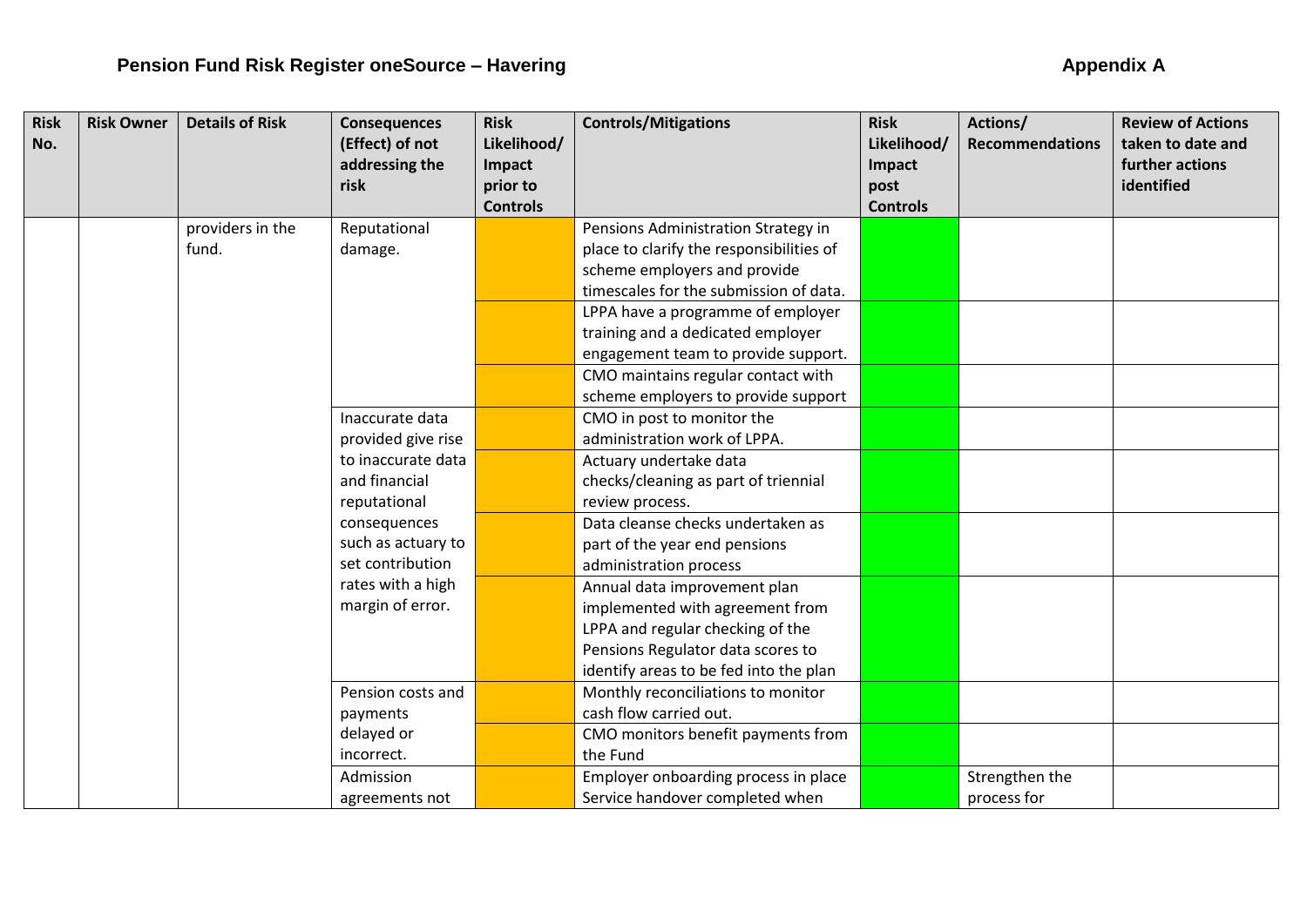| <b>Risk</b> | <b>Risk Owner</b> | <b>Details of Risk</b> | <b>Consequences</b>                | <b>Risk</b>                 | <b>Controls/Mitigations</b>                                             | <b>Risk</b>             | Actions/                       | <b>Review of Actions</b> |
|-------------|-------------------|------------------------|------------------------------------|-----------------------------|-------------------------------------------------------------------------|-------------------------|--------------------------------|--------------------------|
| No.         |                   |                        | (Effect) of not                    | Likelihood/                 |                                                                         | Likelihood/             | <b>Recommendations</b>         | taken to date and        |
|             |                   |                        | addressing the                     | Impact                      |                                                                         | Impact                  |                                | further actions          |
|             |                   |                        | risk                               | prior to<br><b>Controls</b> |                                                                         | post<br><b>Controls</b> |                                | identified               |
|             |                   |                        |                                    |                             |                                                                         |                         |                                |                          |
|             |                   |                        | completed by the<br>transfer date. |                             | process of admitting bodies to the<br>fund transferred from LPPA to in- |                         | onboarding new                 |                          |
|             |                   |                        |                                    |                             | house on 1 April 2021.                                                  |                         | employers and<br>Bond reviews. |                          |
|             |                   |                        |                                    |                             |                                                                         |                         |                                |                          |
|             |                   |                        |                                    |                             | Bond or guarantee reviews in place<br>and reviewed every three years as |                         |                                |                          |
|             |                   |                        |                                    |                             | part of valuation process.                                              |                         |                                |                          |
| 5.8         | PFM               | Failure/inability to   | Qualified opinion                  | C/2                         | Pension Fund accounts subject to                                        | E/3                     |                                |                          |
|             |                   | undertake the          | on the accounts                    |                             | external audit.                                                         |                         |                                |                          |
|             |                   | accounting of the      | by external                        |                             | Experienced personnel in place.                                         |                         |                                |                          |
|             |                   | pension scheme         | auditor.                           |                             | Pension Fund uses the service of an                                     |                         |                                |                          |
|             |                   | appropriately.         |                                    |                             | external custodian to verify asset                                      |                         |                                |                          |
|             |                   |                        |                                    |                             | values and performance.                                                 |                         |                                |                          |
|             |                   |                        |                                    |                             | Fund Managers performance is                                            |                         |                                |                          |
|             |                   |                        |                                    |                             | monitored quarterly.                                                    |                         |                                |                          |
|             |                   |                        |                                    |                             | Fund Managers present at Pension                                        |                         |                                |                          |
|             |                   |                        |                                    |                             | Fund Committee meetings.                                                |                         |                                |                          |
|             |                   |                        |                                    |                             | Monitoring of internal control reports                                  |                         |                                |                          |
|             |                   |                        |                                    |                             | of fund managers to ensure                                              |                         |                                |                          |
|             |                   |                        |                                    |                             | operations administered correctly.                                      |                         |                                |                          |
|             |                   |                        |                                    |                             | Attendance at accounting                                                |                         |                                |                          |
|             |                   |                        |                                    |                             | seminars/training to ensure                                             |                         |                                |                          |
|             |                   |                        |                                    |                             | adherence to guidance and                                               |                         |                                |                          |
|             |                   |                        |                                    |                             | regulations.                                                            |                         |                                |                          |
| 5.9         | PFM/CMO           | Poor                   | Disaffection and                   | C/3                         | The Council has in place a complaints                                   | E/3                     |                                |                          |
|             |                   | communications         | actions against                    |                             | system to address complaints via the                                    |                         |                                |                          |
|             |                   | with stakeholders.     | the Council.                       |                             | website that goes all the way up to                                     |                         |                                |                          |
|             |                   |                        |                                    |                             | the pension's ombudsman.                                                |                         |                                |                          |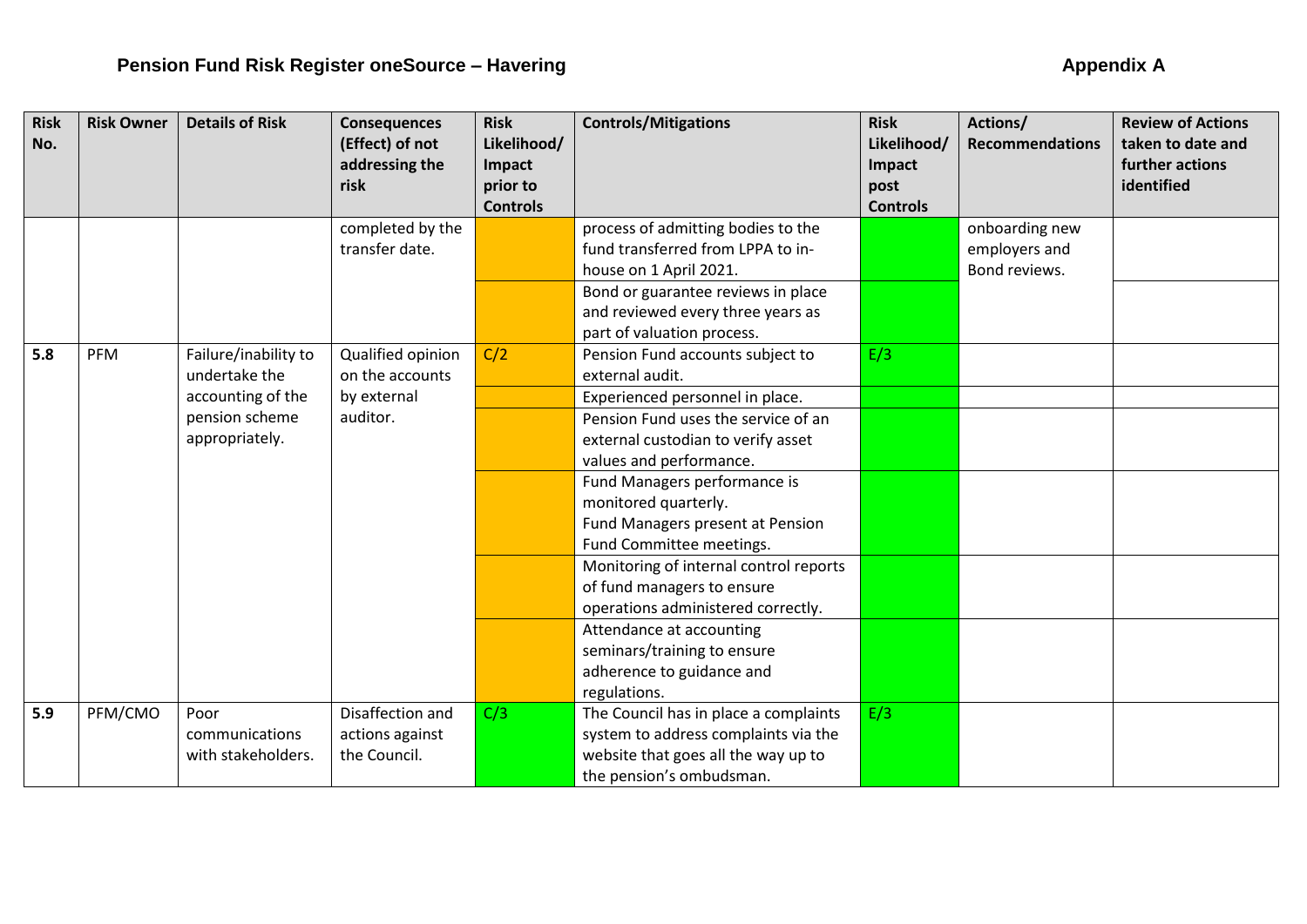| <b>Risk</b> | <b>Risk Owner</b> | <b>Details of Risk</b>   | <b>Consequences</b>               | <b>Risk</b>           | <b>Controls/Mitigations</b>            | <b>Risk</b>           | Actions/               | <b>Review of Actions</b><br>taken to date and |
|-------------|-------------------|--------------------------|-----------------------------------|-----------------------|----------------------------------------|-----------------------|------------------------|-----------------------------------------------|
| No.         |                   |                          | (Effect) of not<br>addressing the | Likelihood/<br>Impact |                                        | Likelihood/<br>Impact | <b>Recommendations</b> | further actions                               |
|             |                   |                          | risk                              | prior to              |                                        | post                  |                        | identified                                    |
|             |                   |                          |                                   | <b>Controls</b>       |                                        | <b>Controls</b>       |                        |                                               |
|             |                   |                          |                                   |                       | The Pension Fund has a                 |                       |                        |                                               |
|             |                   |                          |                                   |                       | communications strategy that is        |                       |                        |                                               |
|             |                   |                          |                                   |                       | updated annually and reviewed every    |                       |                        |                                               |
|             |                   |                          |                                   |                       | 3 years. The strategy is reviewed by   |                       |                        |                                               |
|             |                   |                          |                                   |                       | the local pensions board and           |                       |                        |                                               |
|             |                   |                          |                                   |                       | approved by the pensions committee     |                       |                        |                                               |
|             |                   |                          |                                   |                       | LPPA has an LGPS dedicated website     |                       |                        |                                               |
|             |                   |                          |                                   |                       | that contains all relevant information |                       |                        |                                               |
|             |                   |                          |                                   |                       | for scheme members and employers.      |                       |                        |                                               |
|             |                   |                          |                                   |                       | The Fund has a pensions dedicated      |                       |                        |                                               |
|             |                   |                          |                                   |                       | page within the Havering Council       |                       |                        |                                               |
|             |                   |                          |                                   |                       | website where fund specific            |                       |                        |                                               |
|             |                   |                          |                                   |                       | information is published and the Fund  |                       |                        |                                               |
|             |                   |                          |                                   |                       | publishes an Annual Report             |                       |                        |                                               |
| 5.10        | PFM/CMO           | <b>Excessive charges</b> | Fund incurring                    | C/2                   | Third Party Fee Invoices checked prior | E/4                   |                        |                                               |
|             |                   | by suppliers.            | unnecessary                       |                       | to payment.                            |                       |                        |                                               |
|             |                   |                          | costs.                            |                       |                                        |                       |                        |                                               |
| 5.11        | CMO               | The Data migration       | Member's                          | B/1                   | LPPA have a dedicated project team     | D/2                   | LPPA are providing     |                                               |
|             |                   | from Altair to UPM       | records may not                   |                       | and robust project plan in place that  |                       | regular updates to     |                                               |
|             |                   | (Universal Pensions      | be accurate which                 |                       | includes rigorous testing of data      |                       | clients and            |                                               |
|             |                   | Management) in           | would leave LPPA                  |                       | migration and calculations.            |                       | employers as to        |                                               |
|             |                   | September 2022 is        | unable to                         |                       | The project risk register has been     |                       | the progress of the    |                                               |
|             |                   | not complete and         | calculate the                     |                       | presented to the local pensions board  |                       | project.               |                                               |
|             |                   | accurate.                | correct level of                  |                       |                                        |                       |                        |                                               |
|             |                   |                          | pension benefits.                 |                       |                                        |                       |                        |                                               |
|             |                   |                          |                                   |                       |                                        |                       |                        |                                               |
|             |                   |                          |                                   |                       |                                        |                       |                        |                                               |
|             |                   |                          |                                   |                       |                                        |                       |                        |                                               |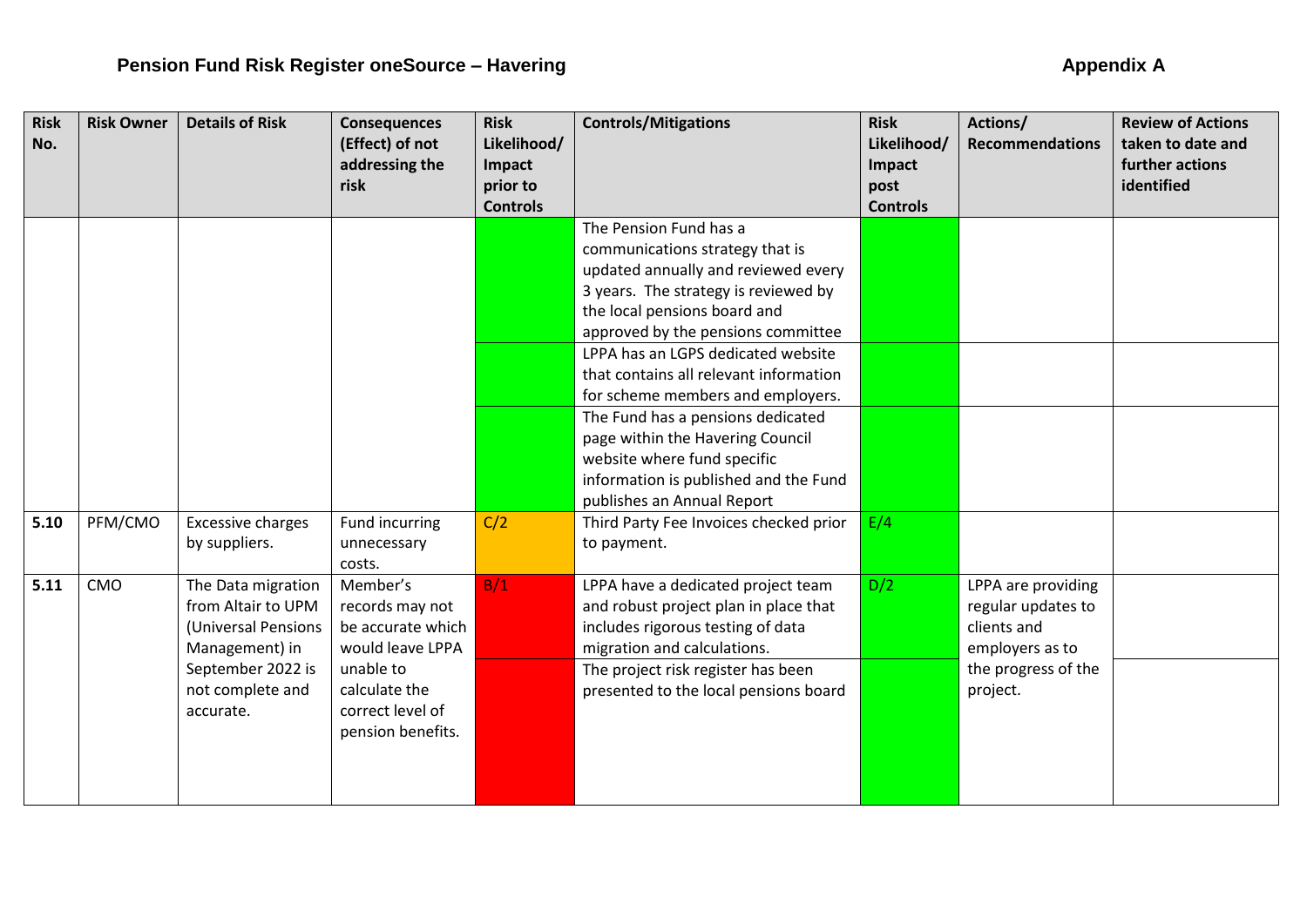| <b>Risk</b><br>No. | <b>Risk Owner</b>                                                        | <b>Details of Risk</b>                                                                   | <b>Consequences</b><br>(Effect) of not | <b>Risk</b><br>Likelihood/ | <b>Controls/Mitigations</b>                                      | <b>Risk</b><br>Likelihood/ | Actions/<br><b>Recommendations</b> | <b>Review of Actions</b><br>taken to date and |
|--------------------|--------------------------------------------------------------------------|------------------------------------------------------------------------------------------|----------------------------------------|----------------------------|------------------------------------------------------------------|----------------------------|------------------------------------|-----------------------------------------------|
|                    |                                                                          |                                                                                          | addressing the                         | Impact                     |                                                                  | Impact                     |                                    | further actions                               |
|                    |                                                                          |                                                                                          | risk                                   | prior to                   |                                                                  | post                       |                                    | identified                                    |
|                    |                                                                          |                                                                                          |                                        | <b>Controls</b>            |                                                                  | <b>Controls</b>            |                                    |                                               |
|                    | <b>RISK TITLE</b>                                                        |                                                                                          |                                        |                            |                                                                  |                            |                                    |                                               |
|                    | No 6. Risk of failure to on board or exit employers/members effectively. |                                                                                          |                                        |                            |                                                                  |                            |                                    |                                               |
|                    |                                                                          | Upper Level for all Risks: S151 Officer/Director of Exchequer and Transactional Services |                                        |                            |                                                                  |                            |                                    |                                               |
| 6.1                | Lower                                                                    | Delays in internal                                                                       | Contribution                           | C/2                        | Monthly contribution schedules                                   | E/3                        |                                    |                                               |
|                    | Levels:                                                                  | processing of                                                                            | delays from the                        |                            | maintained by the Havering Pensions                              |                            |                                    |                                               |
|                    | PFM/CMO                                                                  | documentation/                                                                           | employers &                            |                            | Team.                                                            |                            |                                    |                                               |
|                    |                                                                          | admission                                                                                | members until                          |                            | <b>Reconciliations between General</b>                           |                            |                                    |                                               |
|                    |                                                                          | agreements.                                                                              | onboarding has                         |                            | Ledger and contribution schedules                                |                            |                                    |                                               |
|                    |                                                                          |                                                                                          | been completed                         |                            | undertaken monthly.                                              |                            |                                    |                                               |
|                    |                                                                          |                                                                                          | impacts cash                           |                            | <b>Reconciliations between General</b>                           |                            |                                    |                                               |
|                    |                                                                          |                                                                                          | flow.                                  |                            | Ledger and Altair undertaken                                     |                            |                                    |                                               |
|                    |                                                                          |                                                                                          |                                        |                            | quarterly with any queries referred to                           |                            |                                    |                                               |
|                    |                                                                          |                                                                                          |                                        |                            | LPPA/CMO for investigation.                                      |                            |                                    |                                               |
|                    |                                                                          |                                                                                          |                                        |                            | Pensions Administration Strategy in                              |                            |                                    |                                               |
|                    |                                                                          |                                                                                          |                                        |                            | place to clarify the responsibilities of                         |                            |                                    |                                               |
|                    |                                                                          |                                                                                          |                                        |                            | scheme employers and provide<br>timescales for the submission of |                            |                                    |                                               |
|                    |                                                                          |                                                                                          |                                        |                            | contribution payments.                                           |                            |                                    |                                               |
|                    |                                                                          |                                                                                          | Late payments of                       |                            | CMO works closely with LPPA. Carries                             |                            |                                    |                                               |
|                    |                                                                          |                                                                                          | pension benefits.                      |                            | out spot checks to review LPPA work                              |                            |                                    |                                               |
|                    |                                                                          |                                                                                          |                                        |                            | on a regular basis.                                              |                            |                                    |                                               |
|                    |                                                                          |                                                                                          |                                        |                            | Pensions Administration Strategy in                              |                            |                                    |                                               |
|                    |                                                                          |                                                                                          |                                        |                            | place to clarify the responsibilities of                         |                            |                                    |                                               |
|                    |                                                                          |                                                                                          |                                        |                            | scheme employers and provide                                     |                            |                                    |                                               |
|                    |                                                                          |                                                                                          |                                        |                            | timescales for the submission of data                            |                            |                                    |                                               |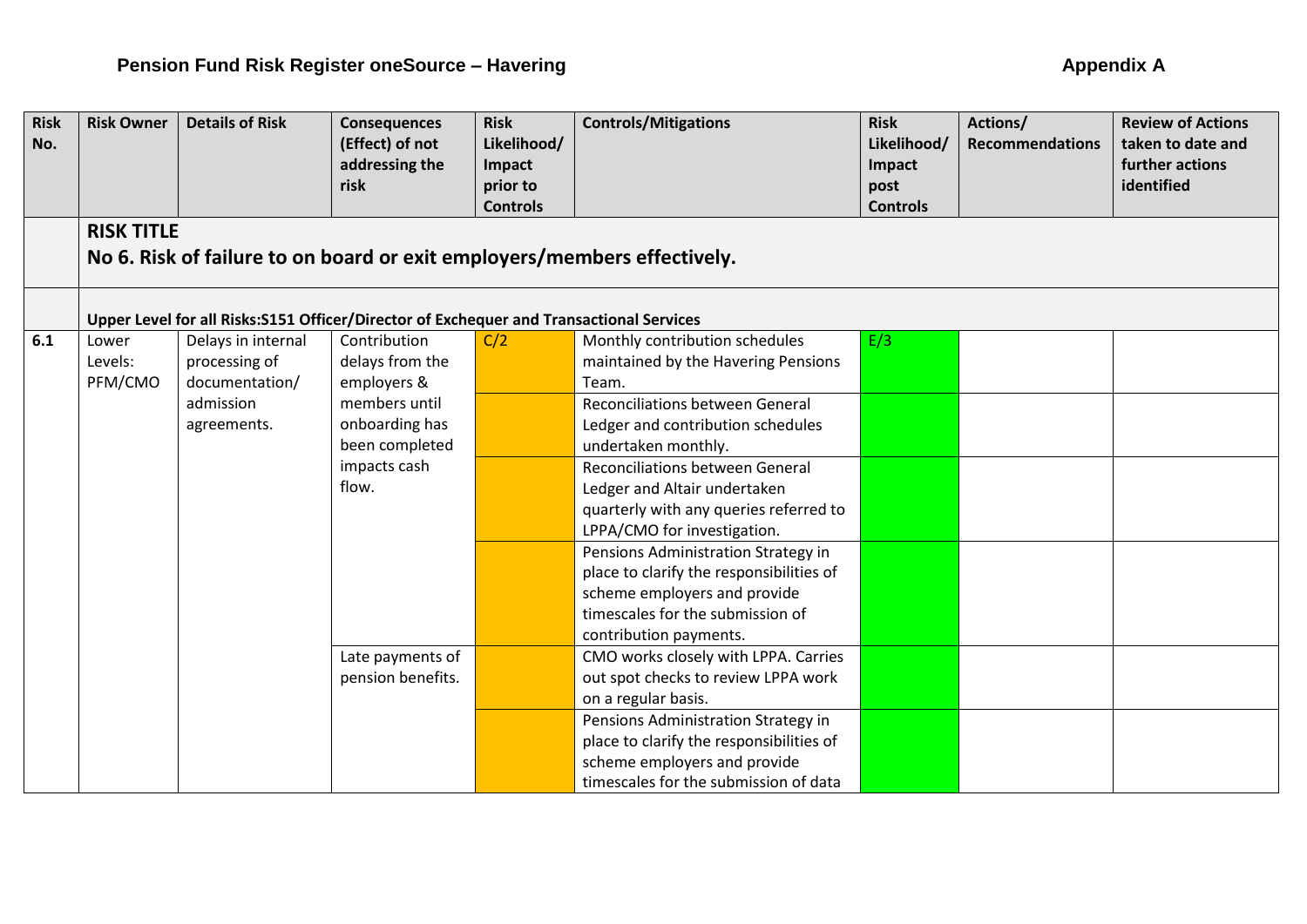| <b>Risk</b> | <b>Risk Owner</b> | <b>Details of Risk</b> | <b>Consequences</b>     | <b>Risk</b>     | <b>Controls/Mitigations</b>                 | <b>Risk</b>     | Actions/               | <b>Review of Actions</b> |
|-------------|-------------------|------------------------|-------------------------|-----------------|---------------------------------------------|-----------------|------------------------|--------------------------|
| No.         |                   |                        | (Effect) of not         | Likelihood/     |                                             | Likelihood/     | <b>Recommendations</b> | taken to date and        |
|             |                   |                        | addressing the          | Impact          |                                             | Impact          |                        | further actions          |
|             |                   |                        | risk                    | prior to        |                                             | post            |                        | identified               |
|             |                   |                        |                         | <b>Controls</b> |                                             | <b>Controls</b> |                        |                          |
|             |                   |                        | <b>Adverse External</b> |                 | Service handover completed when             |                 |                        |                          |
|             |                   |                        | Audit Opinion on        |                 | process of admitting bodies to the          |                 |                        |                          |
|             |                   |                        | internal controls.      |                 | fund transferred from LPPA to in-           |                 |                        |                          |
|             |                   |                        |                         |                 | house on 1 April 2021.                      |                 |                        |                          |
|             |                   |                        |                         |                 | LPPA performance report presented           |                 |                        |                          |
|             |                   |                        |                         |                 | to the Local Pension Board at every         |                 |                        |                          |
|             |                   |                        |                         |                 | meeting.                                    |                 |                        |                          |
|             |                   |                        |                         |                 | <b>Escalation to Heads of Service where</b> |                 |                        |                          |
|             |                   |                        |                         |                 | required.                                   |                 |                        |                          |
| 6.2         | PFM/CMO           | Poor                   | Potential breach        | C/2             | Script in place to deliver to new           | E/3             |                        |                          |
|             |                   | communications         | of regulations and      |                 | Academy employers, with feedback            |                 |                        |                          |
|             |                   | with stakeholders/     | member                  |                 | process in place.                           |                 |                        |                          |
|             |                   | lack of                | entitlement.            |                 | Admission policy and manual                 |                 |                        |                          |
|             |                   | understanding by       | Potential for           |                 | completed in November 2017                  |                 |                        |                          |
|             |                   | employers with         | litigation.             |                 | TUPE manual completed in November           |                 |                        |                          |
|             |                   | regard to their        |                         |                 | 2017.                                       |                 |                        |                          |
|             |                   | responsibilities.      |                         |                 | Pensions Administration Strategy in         |                 |                        |                          |
|             |                   |                        |                         |                 | place to clarify the responsibilities of    |                 |                        |                          |
|             |                   |                        |                         |                 | scheme employers                            |                 |                        |                          |
|             |                   |                        |                         |                 | CMO maintains contact with                  |                 |                        |                          |
|             |                   |                        |                         |                 | employers to provide dedicated point        |                 |                        |                          |
|             |                   |                        |                         |                 | of contact.                                 |                 |                        |                          |
|             |                   |                        |                         |                 | Database maintained on all contact          |                 |                        |                          |
|             |                   |                        |                         |                 | details for LGPS communications.            |                 |                        |                          |
|             |                   |                        | Employer's              |                 | Actuarial assessment completed for all      |                 |                        |                          |
|             |                   |                        | liabilities may fall    |                 | new admission requests to assess the        |                 |                        |                          |
|             |                   |                        | back onto other         |                 | level of financial risk.                    |                 |                        |                          |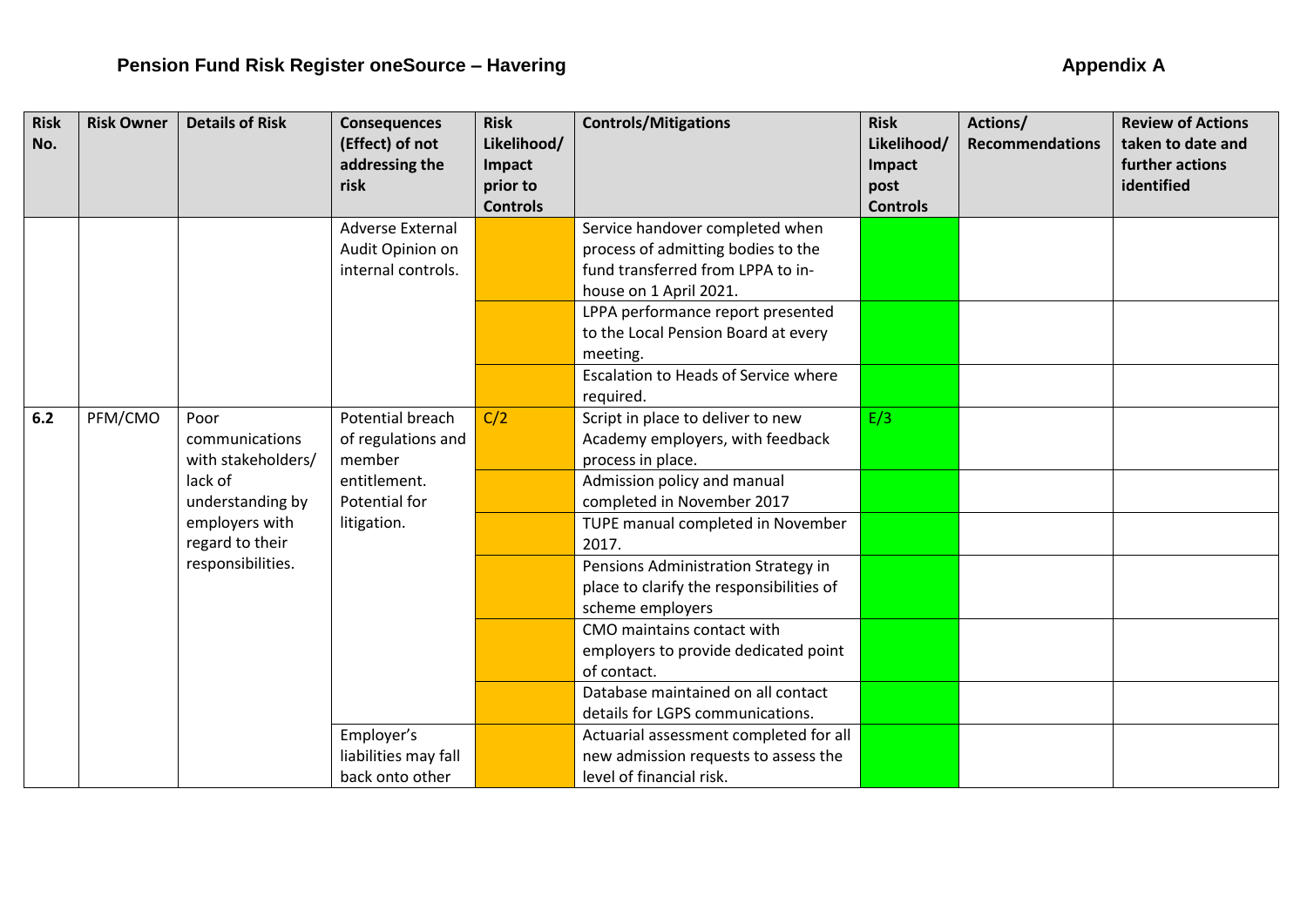| <b>Risk</b><br>No. | <b>Risk Owner</b>                                             | <b>Details of Risk</b>                                                                    | <b>Consequences</b><br>(Effect) of not<br>addressing the<br>risk | <b>Risk</b><br>Likelihood/<br>Impact<br>prior to<br><b>Controls</b> | <b>Controls/Mitigations</b>                                                                                          | <b>Risk</b><br>Likelihood/<br>Impact<br>post<br><b>Controls</b> | Actions/<br><b>Recommendations</b> | <b>Review of Actions</b><br>taken to date and<br>further actions<br>identified |
|--------------------|---------------------------------------------------------------|-------------------------------------------------------------------------------------------|------------------------------------------------------------------|---------------------------------------------------------------------|----------------------------------------------------------------------------------------------------------------------|-----------------------------------------------------------------|------------------------------------|--------------------------------------------------------------------------------|
|                    |                                                               |                                                                                           | employers and                                                    |                                                                     | Bonds and suitable guarantees put                                                                                    |                                                                 |                                    |                                                                                |
|                    |                                                               |                                                                                           | ultimately local<br>taxpayers.                                   |                                                                     | into place to protect the Fund in case<br>of default.                                                                |                                                                 |                                    |                                                                                |
| 6.3                | CMO                                                           | Member data<br>incomplete or                                                              | Incorrect member<br>data causes                                  | B/2                                                                 | LPPA raise queries with scheme<br>employers.                                                                         | E/3                                                             |                                    |                                                                                |
|                    |                                                               | incorrect.                                                                                | processing delays.                                               |                                                                     | Member self-service - online tool for<br>members to check and update<br>personal data.                               |                                                                 |                                    |                                                                                |
|                    |                                                               |                                                                                           |                                                                  |                                                                     | Annual data cleansing and checks are<br>undertaken as part of the year end<br>administration process                 |                                                                 |                                    |                                                                                |
|                    |                                                               |                                                                                           |                                                                  |                                                                     | Data is reviewed as part of the<br>triennial valuation exercise.                                                     |                                                                 |                                    |                                                                                |
|                    |                                                               |                                                                                           |                                                                  |                                                                     | <b>Reconciliations between General</b><br>Ledger and Altair undertaken<br>quarterly identifies member<br>mismatches. |                                                                 |                                    |                                                                                |
|                    | <b>RISK TITLE</b><br>No 7. Risk of Pension Fund Payment Fraud |                                                                                           |                                                                  |                                                                     |                                                                                                                      |                                                                 |                                    |                                                                                |
|                    |                                                               | Upper Level for all Risks: S151 Officer/Director of Exchequer and Transactional Services. |                                                                  |                                                                     |                                                                                                                      |                                                                 |                                    |                                                                                |
| 7.1                | Lower<br>Levels:                                              | Pension<br>overpayments                                                                   | Financial loss.<br>Reputational                                  | C/3                                                                 | Participate in the National Fraud<br>Initiative (bi-annually).                                                       | E/4                                                             |                                    |                                                                                |
|                    | CMO                                                           | arising because of<br>non-notification in                                                 | damage of<br>Pension                                             |                                                                     | Signed up for DWP database Tell us<br>Once - DWP inform Havering of<br>deaths relating to members of the             |                                                                 |                                    |                                                                                |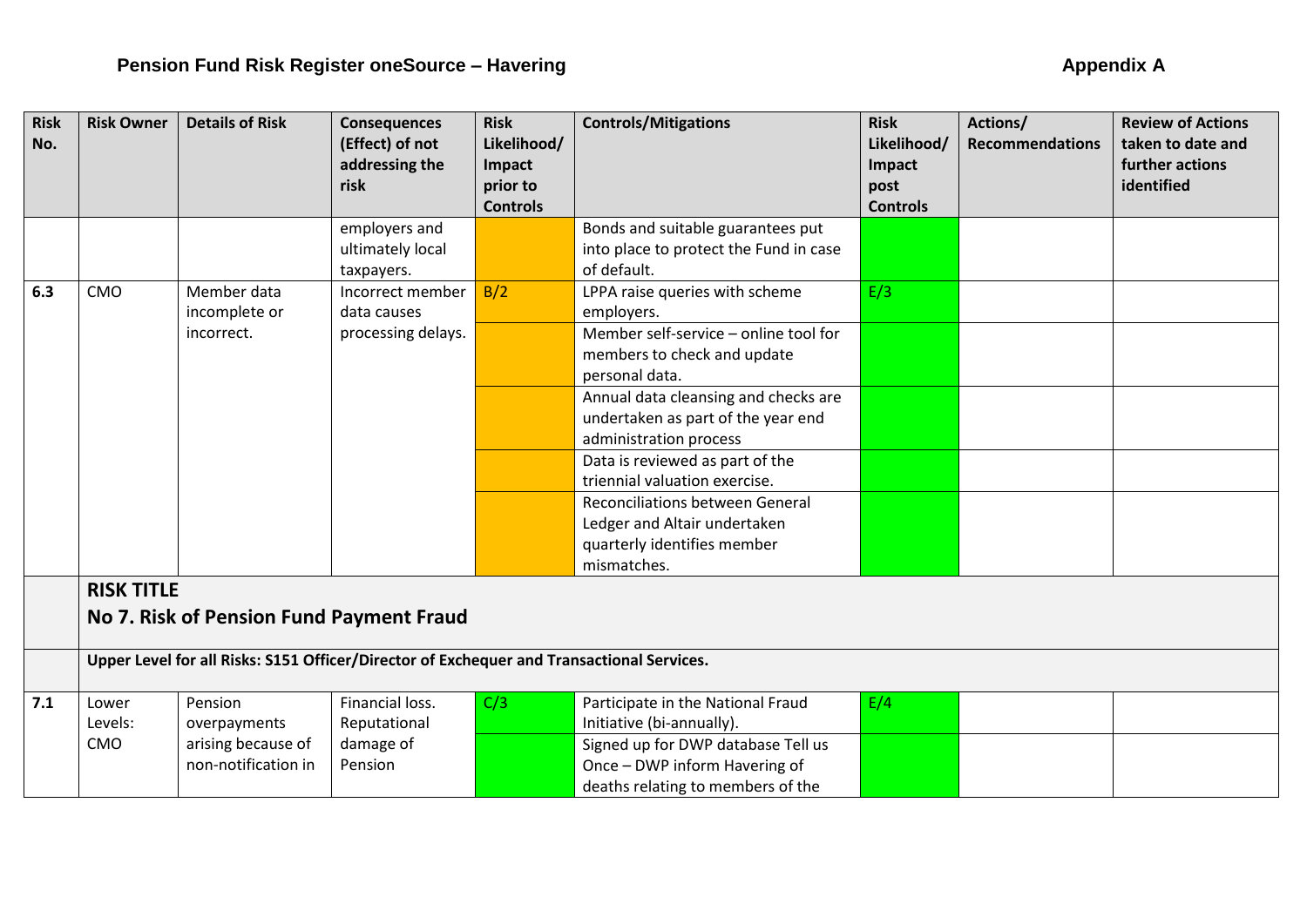| <b>Risk</b><br>No. | <b>Risk Owner</b> | <b>Details of Risk</b> | <b>Consequences</b><br>(Effect) of not | <b>Risk</b><br>Likelihood/ | <b>Controls/Mitigations</b>             | <b>Risk</b><br>Likelihood/ | Actions/<br><b>Recommendations</b> | <b>Review of Actions</b><br>taken to date and |
|--------------------|-------------------|------------------------|----------------------------------------|----------------------------|-----------------------------------------|----------------------------|------------------------------------|-----------------------------------------------|
|                    |                   |                        | addressing the                         | Impact                     |                                         | Impact                     |                                    | further actions                               |
|                    |                   |                        | risk                                   | prior to                   |                                         | post                       |                                    | identified                                    |
|                    |                   |                        |                                        | <b>Controls</b>            |                                         | <b>Controls</b>            |                                    |                                               |
|                    |                   | change of              | Administration                         |                            | Havering LGPS fund. Monitored on a      |                            |                                    |                                               |
|                    |                   | circumstances.         | and Council.                           |                            | daily basis                             |                            |                                    |                                               |
|                    |                   |                        |                                        |                            | September 20 - Mortality Screening      |                            |                                    |                                               |
|                    |                   |                        |                                        |                            | outsourced to an external supplier.     |                            |                                    |                                               |
|                    |                   |                        |                                        |                            | Address checked for deferred            |                            |                                    |                                               |
|                    |                   |                        |                                        |                            | pensions prior to payment.              |                            |                                    |                                               |
|                    |                   |                        |                                        |                            | Process is in place to investigate      |                            |                                    |                                               |
|                    |                   |                        |                                        |                            | return of payment by banks.             |                            |                                    |                                               |
|                    |                   |                        |                                        |                            | Internal audit checks carried out.      |                            |                                    |                                               |
| $7.2$              | PFM/CMO           | Internal staff fraud/  | Potential for                          | C/2                        | Segregation of duties.                  | E/3                        |                                    |                                               |
|                    |                   | Staff acting outside   | financial loss.                        |                            | Pension Fund bank account reconciled    |                            |                                    |                                               |
|                    |                   | of their levels of     |                                        |                            | to General Ledger monthly.              |                            |                                    |                                               |
|                    |                   | authorisation.         |                                        |                            | Internal audit checks carried out.      |                            |                                    |                                               |
|                    |                   |                        |                                        |                            | Internal disciplinary process in place. |                            |                                    |                                               |
| 7.3                | PFM/CMO           | Conflict of interest.  | Inappropriate                          | C/2                        | Register of interests declarations      | E/3                        |                                    |                                               |
|                    |                   |                        | decision making.                       |                            | covered at each Local Pensions          |                            |                                    |                                               |
|                    |                   |                        |                                        |                            | Board/Committee meetings.               |                            |                                    |                                               |